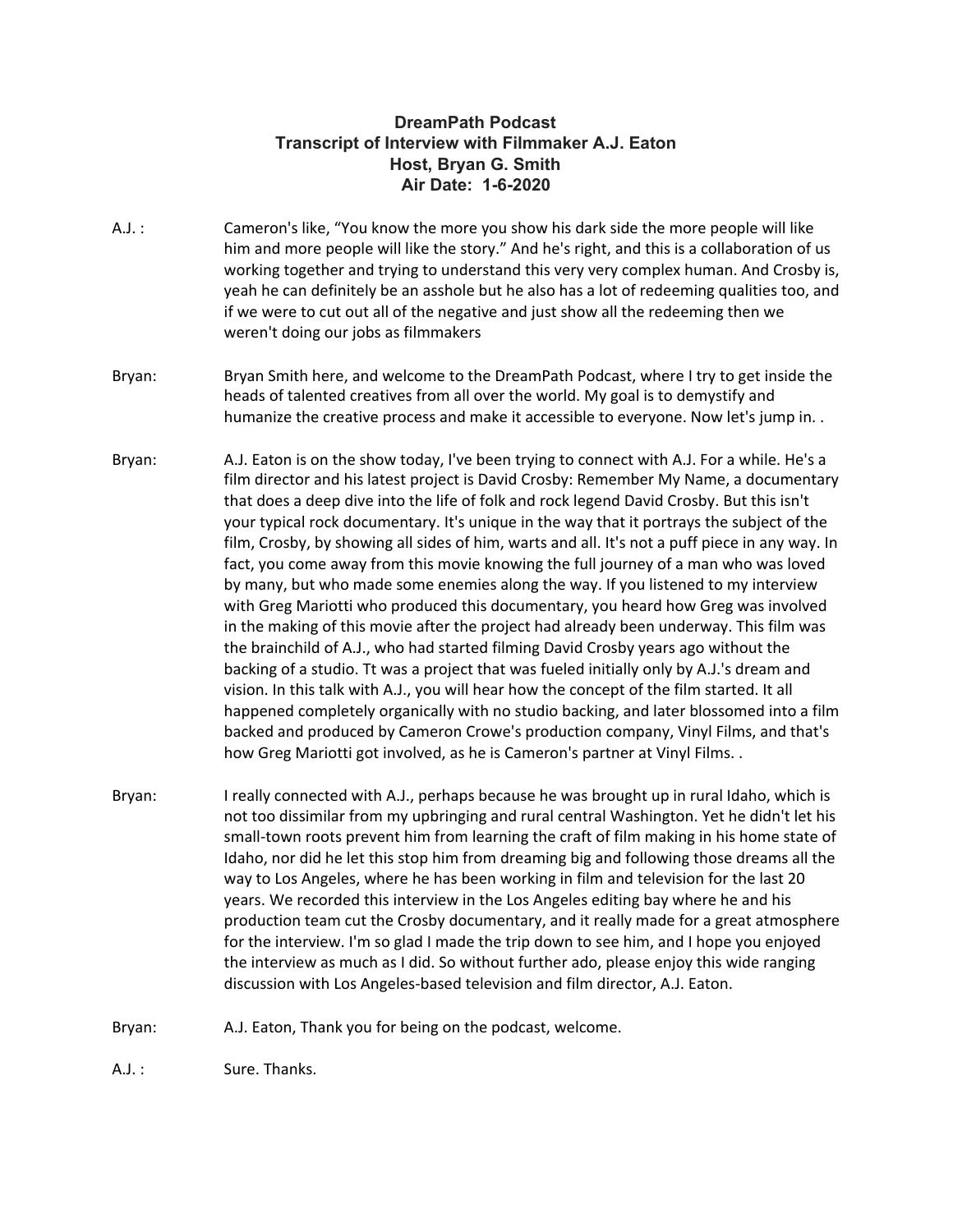- Bryan: Yeah. So, let me give you my frame of reference here for how I came to know your work. I did not see the movie David Crosby: Remember My Name at Sundance, but I did see that it was there, but I did see it finally at the Seattle International Film Festival and became an immediate fan. So, well done on that film!
- A.J. : Thanks, thank you.
- Bryan: So how did you get involved with that project?
- A.J. : Well, I met I met Crosby when he was 69 years old and he was in the midst of working on what was his first solo album in 20 years, an album that was called Croz. And I was introduced to him by my brother Marcus Eaton, who himself is a very talented guitarist/singer. And he and Crosby met and they, they hit it off really well, which turned into him going and working with Crosby on this album project.
- A.J. : And so my brother was like, "You oughta come meet Cros." And I didn't really have much expectation from, you know, I didn't really didn't expect much when meeting with Crosby because I knew about his past struggles with addiction and I knew about his past, having a liver transplant because, you know, I grew up in the eighties and nineties. And so I knew about that, so I was like, well, this ought to be interesting. So I stopped by the studio and what I saw really defied my expectations, like surprised me. Like he was really energetic, and being funny and the music that they were making was really quite surprising and extraordinary. So I sat down and kind of visited with Crosby and I was like, "well, I really love the chord changes that you guys are doing there." And "he's like, you really like those, huh? Yeah." And I said, "you know it kind of reminds me of some jazz stuff that I've heard." And he's like, "Oh yeah, I'm a huge jazz fan." And, and so we hit it off. And from that point forward, I knew that I had kind of a dialogue with Crosby and we just became friends. And soon thereafter I realized that someone should shoot some footage of this, being a filmmaker. Uh, I just kind of presented that premise to, to Crosby. I said, you know, we should shoot some footage just for posterity. And he's like, "Okay, go ahead. I don't have any money, but go ahead." And, u, I, you know, brought my camera people and also operated a camera myself and just shot footage, which then we kind of started, we turned part of that footage into an EPK for that album. Which, you know what an EPK is?
- Bryan: Electronic press kit?
- A.J. : Yeah. I mean, that's what the nomenclature is for it, Like a short film about, you know, it's kind of a commercial for-
- Bryan: Promotional stuff.
- A.J. : Yeah. But really I was shooting more footage than needed. And I kind of had this sneaking suspicion that there could be a story there. And I kinda was right where it was like, you know, the minute you turn that camera on Crosby, he lights up. But he also is a really great storyteller.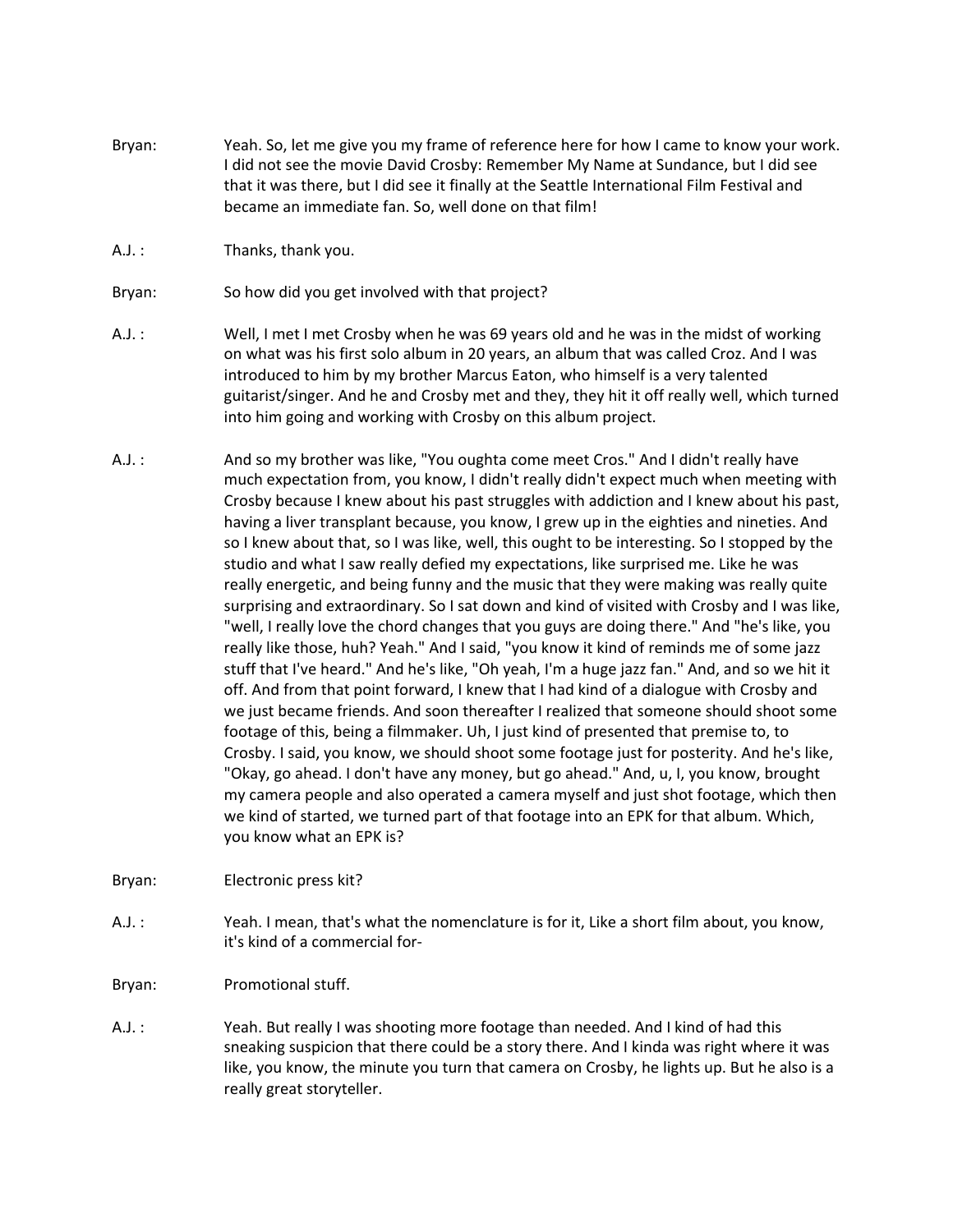- Bryan: I like how modest you are. "I Kind of was right, what you created here."
- A.J. : Thanks! So anyway, we shot footage and then finally I came to realize like he's ready to do this documentary or he's ready to take, I could probably ask him. So I did visit with him and said "we should do a documentary about you." And he was, he was agreeable to that, but also I knew that he was not he wasn't crazy about talking about the stuff that everyone wants to talk to him about, which is, "what was it like to be on drugs?" And Laurel Canyon and you know, "what was Woodstock like?" He was interested in talking about the new things, very excited talking about like his new album, writing new tunes, all the new musicians that he was talking about. He was kind of looking at a forward, forward looking type of premise.
- A.J. : But I also had kind of a sneaking suspicion that once we started talking about that, There would be a connection to the past. And in fact, a couple of the interviews that I did with him early on for these album projects, you know, he was like, "well, you know, in the 70's when I was recording," tell me a little bit more about that. So and then, so, you know,I had kind of amassed this footage and there was times when he was doing something, he would be recording you know, he'd be recording in the studio or he'd be going out on tour. And it was like, I need to shoot that. And, but I couldn't, I have this joke, which is like, I couldn't afford not to shoot it, but I also couldn't afford to shoot it, you know. And so I was begging and borrowing money and getting on the edge where I like, I was late on my rent a couple of times and trying to put this all together.
- Bryan: Yeah. So where does the expense come from when you say you're running out of money? What is the cost related to? Is it renting cameras? Is it paying crew? Is it actual film? I'm so ignorant about the process. UI don't really understand how it works, I guess.
- A.J. : Well, sure. One is that, you know, at certain point you can't just be a guy with a camera. You know, you have to have an audio person, you need to have maybe another camera. You need to have all of the things that, be prepared. You know, when someone shows up to do a job, be it a plumber or a carpenter or whatever, they show up in a truck and you know, in that truck they have all the tools that they might to do the job.And we kind of feel the same way when you're making a movie. Be it a documentary or even a narrative, you know, you see the trucks lined up on the street, you know, you've got your lighting truck, your props truck, because every minute that you're there, shooting is, every minute that you don't shoot because you're waiting for some proper or the right light to come in or whatever, that's costing you money or you're missing out on a valuable shot. And so when Crosby's doing stuff, you know, when he's recording and you've made the decision, the commitment and the decision that you're going to shoot it, you better have every battery that you need. You better have every lens you need and you'd better have a plan. And, sometimes through the course of making this movie, I would say probably about a third of the movie that is cut is just me with a camera, which is kind of a technique that I developed where Crosby, you know, with a huge crew, behaviors change. When you have two cameras and a lighting person and a sound person or whatever. But then there's just, you know, then sometimes it's just me and that's where we got these really heartbreaking, valuable, beautiful shots. But to answer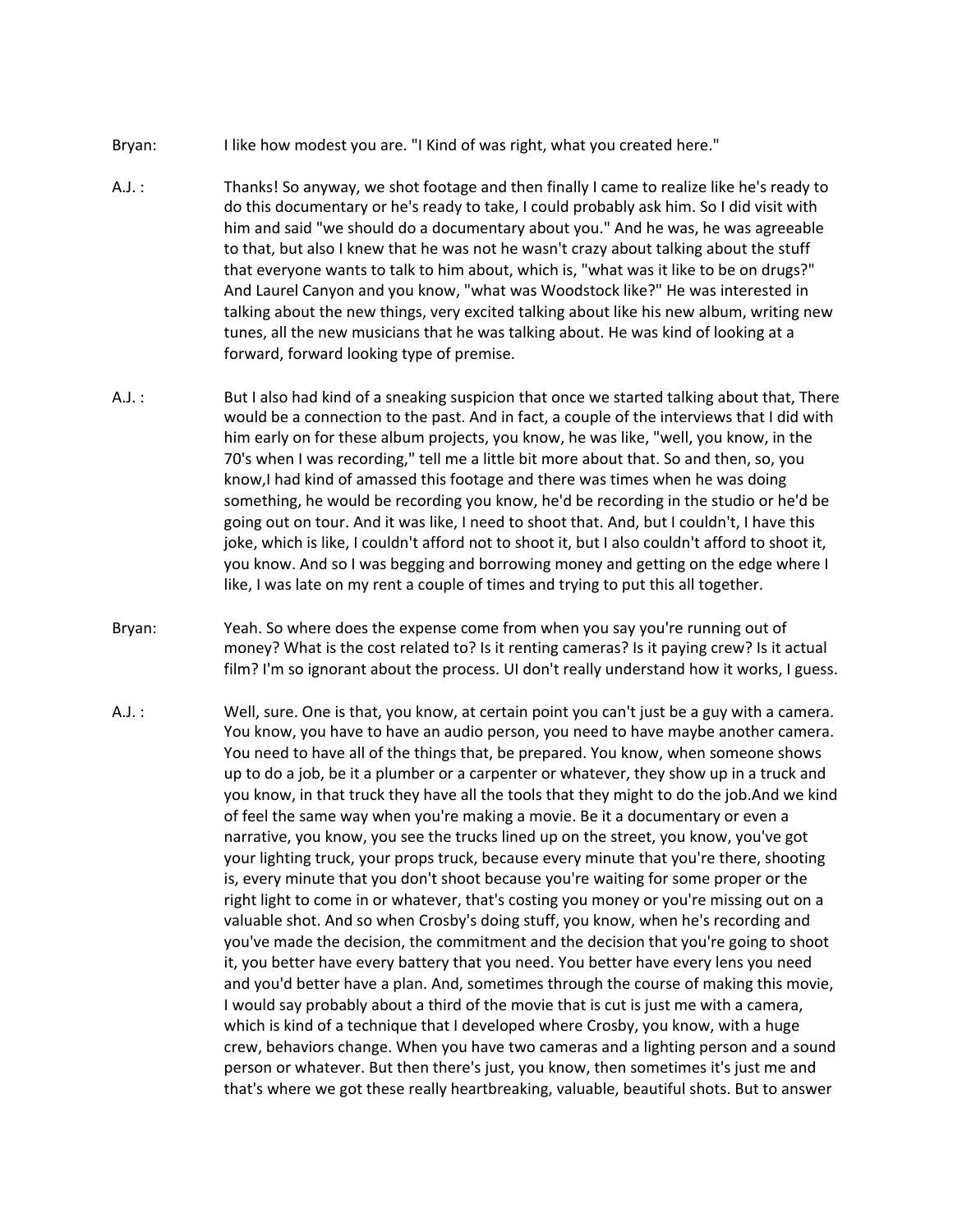your question, yeah, you have to pay, you need to pay a crew, you need to pay your camera person and you need to have the right lenses that you need.

- Bryan: Right. And it sounds like you're also developing a strategy for whether to be a fly on the wall person when you're shooting, or to have the full crew because that's going to affect the shot, right? And the material that you're able to get?
- A.J. : Exactly. And, and so you also kind of can start to see like, "all right, we're going to go shoot this event and is that appropriate to bring two cameras there or, or not?" And so part of your strategy in getting to know who your subject is is to kind of know, like you kind of can expect how they're going to react, or expect kind of an idea. So when he's in the studio for instance, which a lot of that stuff didn't make the cut of the movie, but when he's in the studio, m could know what to expect. And so when there was a big day in the recording studio, then I would be, I would be like, let's bring two cameras in there. But other times when he was in a smaller, cause you know, when you're recording an album you do like, sometimes you're in a big recording studio and other times you're in the smaller rooms. And so sometimes I would just, you know, be there with me and the camera just to grab a couple of shots. And that's when you got these moments of him sitting there strumming his guitar and working on his laptop.
- Bryan: Yeah, some of the scenes that really jump out at me as I look back on the film, and I saw it with an audience at Seattle international film festival, was him I think sitting on a couch and just kind of maybe looking over to his right a little bit and so intimate, so vulnerable. I would imagine that that was a one camera moment, but I don't know.
- A.J. : Yeah. That interview with him on the couch is... Cameron Crowe was there, that is a two camera shoot. We knew that that was going to be a pretty big day for us. We had done a series of interviews, I think that was like fourth or fifth. For a couple of years, I was shooting this footage of Crosby. Then it got to a point where I needed to, "okay, this is a serious movie now." And the experiment of, you know, "will Crosby work on camera? Is he ready to talk?" All of that was, was solidified. So Jill Mazursky, who's one of our executive producers, and she produced a movie called Keep On Keeping On, which is a fine, fine movie. I would highly recommend it. I believe it's on Netflix.

Bryan: I'll check it out.

A.J. : It's about Clark Terry, who's this legendary flugelhorn player and jazz musician who mentored, had a legacy of mentoring musicians. One of his first students was Quincy Jones. So I saw that movie and I was, and I was just blown away because I connect to music. My dad's a songwriter and grew up in a house that had a recording studio in the basement. Which I can tell you about. But,o I saw that and Jill and I became friends. And so I told her I was kind of working on this Crosby idea. So she and I went through a number of meetings in town to try to get financing because even though I'd been financing up until that point, I'm not in the position to personally finance a documentary of this caliber or a documentary that needed to be. Because, you know, when you're doing a documentary like this, it's a Herculean task. You're running multiple edit bays, you've got archival research specialists, you've got a number of producers doing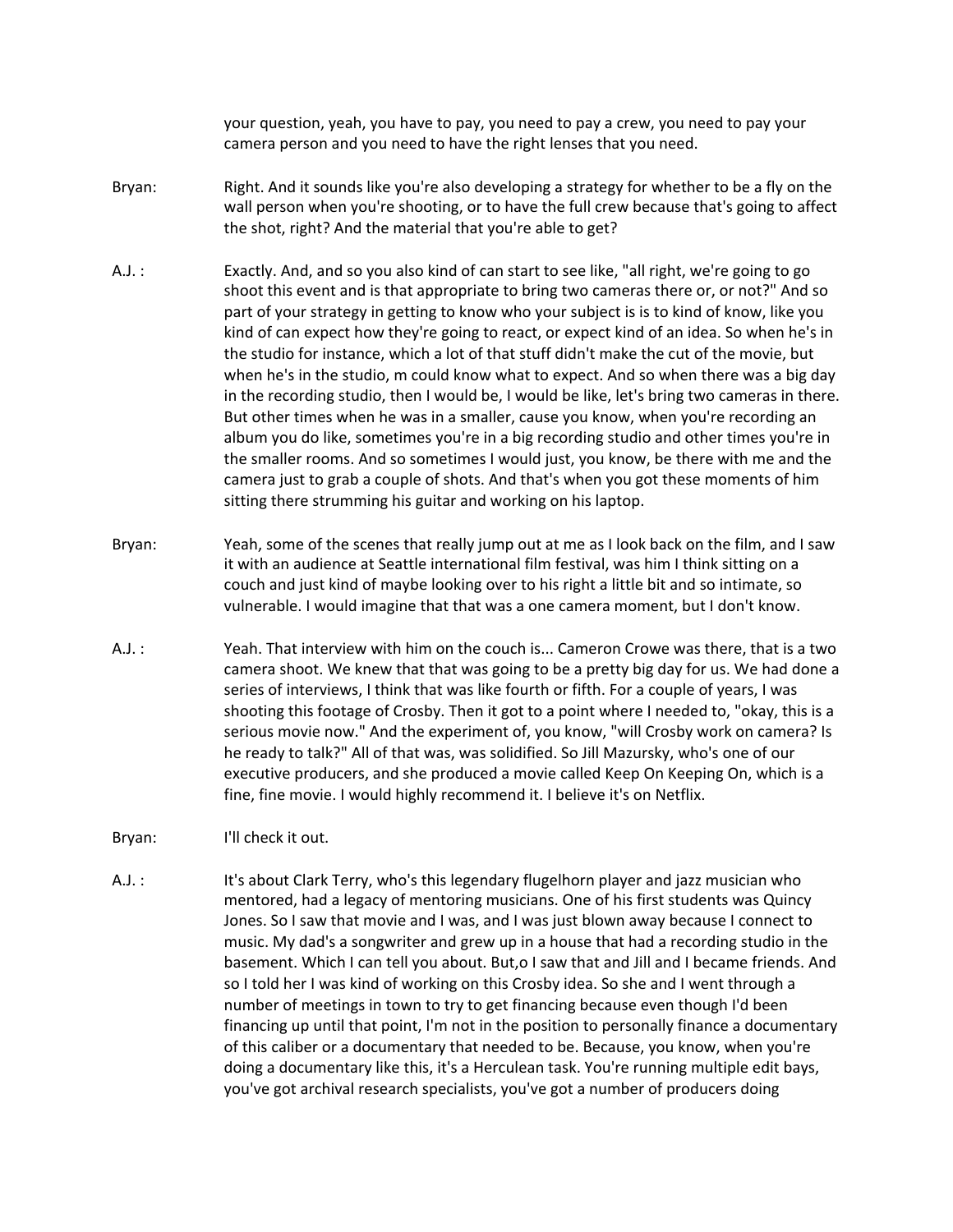research and such. And then of course, then there's the music rights, which is, you know,

- Bryan: That's a quagmire.
- A.J. : Yeah. Majorly. So anyway she and I had gone to a number of meetings with agencies and such in town. And uh,you know, some people just didn't get it, what we were trying to achieve, you know. "Crosby, He's a has-been right?" Or "he's still doing stuff? Whoa!" And then one agency said, you know, we'd be willing to finance it but you, you would have to include like a roster of artists and we represent a lot of hip hop artists.
- A.J. : So, so I was like, well, Crosby's not going to respond to that. He's not going to do that at all. So at one point we had this bizarre meeting at an agency and I just kind of thought, you know, this movie, the time for this movie might not just be right. You know, like the industry just might not be ready for this movie yet. So, you know, maybe I should just take the footage, put it in storage, and just kind of keep moving on to my other projects. And I went back to Jill's office and Jill Mazursky, you know, she and J.J. Abrams, who is this unknown filmmaker you probably haven't heard of.
- Bryan: I think maybe I've heard of J.J.
- A.J. : Yeah. He's doing this little movie right now, I hope it makes it.
- Bryan: Poor guy.
- A.J. : So it went back to Bad Robot and and met and had kind of a meeting with Jill, and at Bad Robot down the hallway was Cameron. And I was like, that's it, that's it. And it just hit me. So I was like, "Jill, Cameron! That makes total sense." And she kind of sat back in her chair and goes, "yeah, that is, I'll go and talk to him, you know, let me go and talk to him." So later that evening she did speak with him and he was like totally, he's like, "wow, you've got Crosby? Like actually he's letting you shoot him and you've got permission to do that?" And yeah, yeah, yeah. So he agreed, and this is just a Testament to his graciousness and his overall like curiosity and open to new ideas coming his way, he said, "I'll meet, let's meet like tomorrow." So he and I sat down and Jill, we sat down and met at Bad Robot like literally like the next day.
- A.J. : And I told him about what my idea was with the movie, which is like, I'm like, "look, he's doing all these new things right? And let's do like a forward moving thing about what he's doing right now, going on tour recording these two albums back to back and then we can use that as a lens to look backward." And he just was like, "yeah, I can see this." And I brought Crosby back in to meet with him again and he definitely could see what I was talking about, that Crosby was willing to talk. He was ready to talk and he could see that the window of his mental clarity, you know, after, a decade of having some problems with drugs and such, his mind was open. And, mo he was like, "I'll tell you what." He told me that he was in the middle of working on this TV series at Bad Robot, it was called Roadies, which is a Showtime series. So his level of commitment was not, he couldn't commit to taking on a documentary, but he's like, "well, why don't you let me do an interview for you, as a gift to you" And I was like, "Yeah, that makes sense.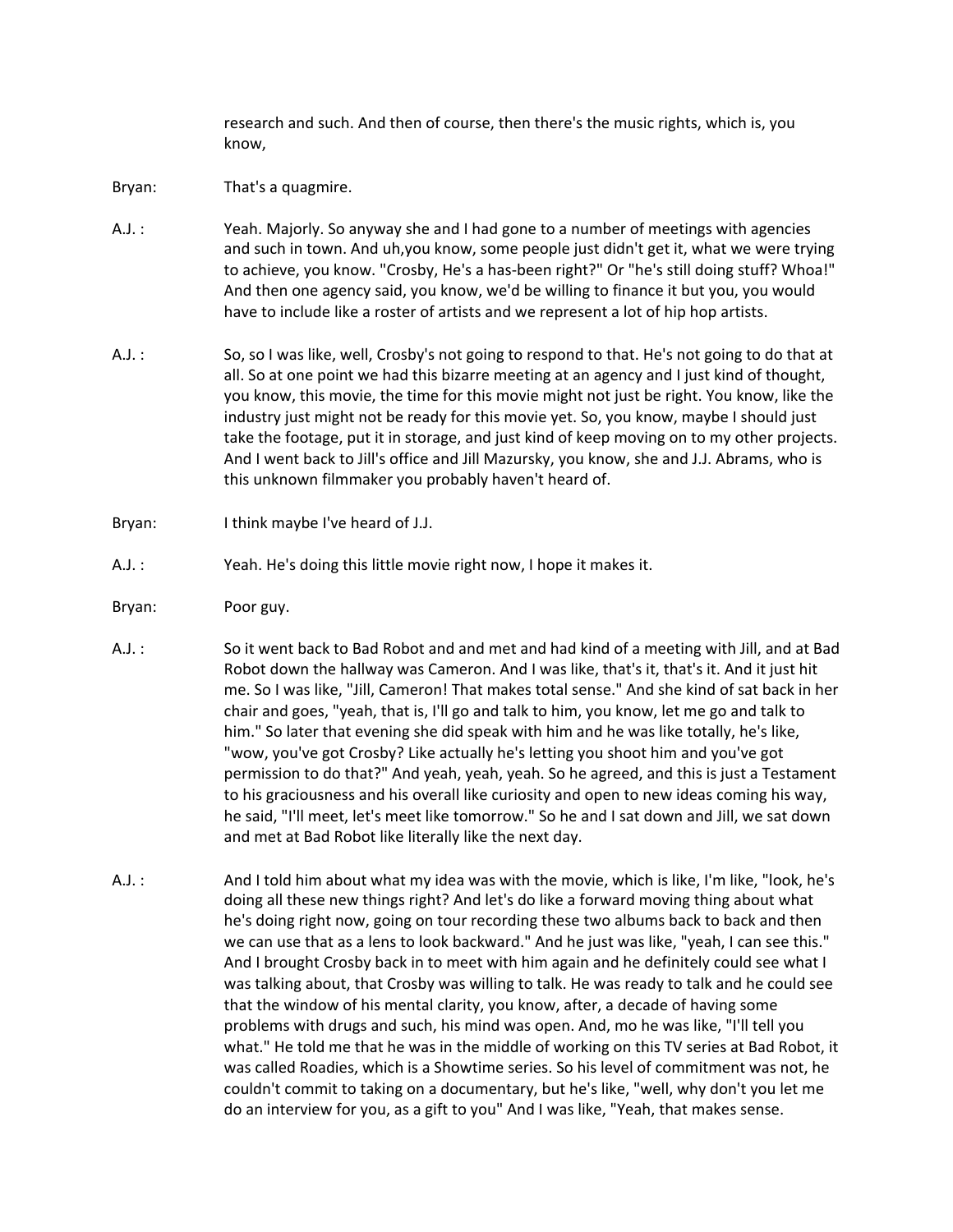Absolutely." And so I think his gears were turning in his head. And so within, Oh, a month later or something, Crosby was back in the studio and I set up a meeting or I set up an interview, multi-camera interview thing, came in on a Saturday morning and Cameron came in with a collection of questions. And, ht was like, let's go. And the minute that, that, that Crosby and Cameron Crowe started talking together, it was like, all right, now I can see this. Because my conversations with Crosby are pretty good, you know. We're friends, we can poke fun at each other. But the minute that Cameron became involved then the whole thing went into hyperdrive.

- Bryan: Well, he's kind of a rock star whisperer.
- A.J. : Yeah. he is.
- Bryan: I mean, embedded with bands in the 70's and his whole musical consciousness is, I think, One of the most developed, complex, rich, of any reporter out there, certainly, filmmaker as well. And if you look at his work, you know, music is such an important part of every one of his films.
- A.J.: Absolutely.
- Bryan: And with Cameron, when you had those meetings, what was your frame of reference in terms of what you knew about his work? And, you know, some people I guess may not have seen all of his stuff and maybe they're not a huge fan and they're just getting to know him, but what was your frame of reference for that first meeting with Cameron?
- A.J. : Well, I knew that he was a rock journalist. And I knew, I mean Jerry Maguire is one of my favorite movies.
- Bryan: Me too, yeah
- A.J. : And it just has everything that you want. I mean, every time I see it on TV it's like everything is just stopped and I just sit and watch.
- Bryan: Yeah. Once a year at least.
- A.J. : At least, yeah. And just the nuances of, and it just kind of as a sentimental romantic kind of feel to it. And it just, it's always struck. You know, everyone has those movies that just strike you, but it really worked well for me. And then of course I like Almost Famous too. I also thought Vanilla Sky was brilliant. But it was only after I saw it, then someone explained to me like, "well, you know, they're replicating the album cover from the Bob Dylan thing, right? You know, that?" And I was like, Oh. And then I went watched it again and I was like, wow. So, you know, it's like something that's so dense there and bold. And of course, like what guy can get Paul McCartney to write a song for his movie, you know? So that was my frame of reference. So I was, I was very, like, I was nervous. But I also, you know, I was like, "look, here's what my idea is and what do you think?" And so he was like, "I like this." So when they started talking, I could see that Crosby was impressed by the fact that I was able to, you know, to get Cameron, to court Cameron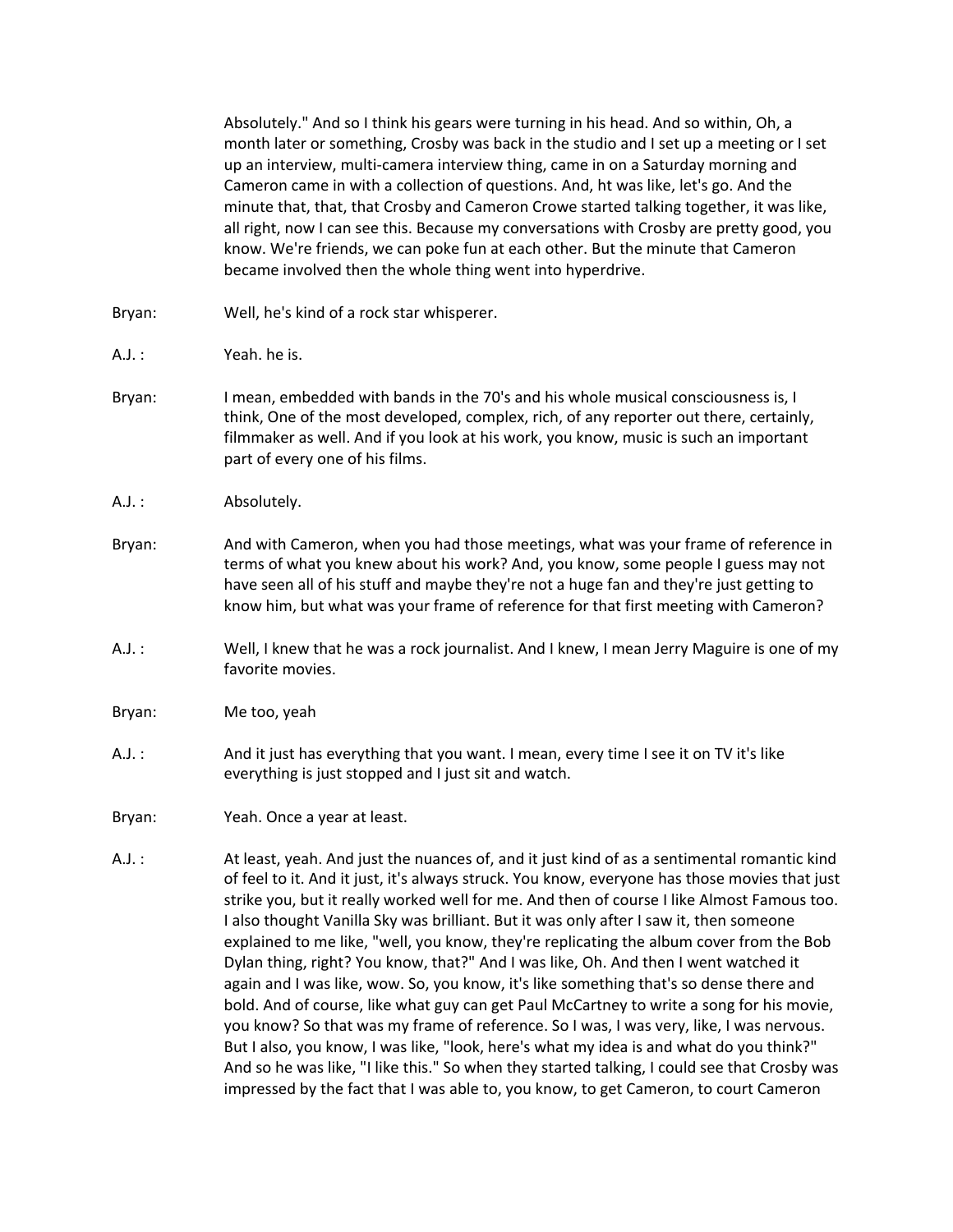and get him enthusiastic about the movie, but also they have a legacy of talking together for 40 years as you see in the movie.

- A.J. : And so when, you know, some of the first questions that Cameron asked was like, "when did you lose your virginity Cross?" And of course he kind of looked back and he was like, "Hmm, well it was like..." You know, and, and went into give specifics of where he was, but I could see that he was, the strategy was that we wanted to just start, we wanted to generate kind of a Crosby Wikipedia from beginning til now. And with each interview we went deeper. And so we kind of would do a huddle after, you know, in between takes and then a huddle afterward and go, "you know, I really liked this and we could go there, we could go here." And Cameron was like, "yeah, I like that a lot." And so we just kept generating these interviews and Crosby did not, there was not one question that I think Cameron asked that Crosby's ego, "No, I don't want to talk about that." He was absolutely honest and forthright.
- Bryan: Yeah. That's what I noticed about the movie, he's putting it all out there and it really does not. There's a lot of scenes where you're looking back on his life and you're going, yeah, the guy is kind of an asshole. Well, he's not kind of an asshole. I mean, you've got people on film saying "this dudes an asshole." You know, but to allow that to unfold that way on film says a lot about where he is right now. I think the audience, at least the audience that I watched it with really appreciated that willingness to go there.
- A.J. : Yeah. Yeah. One, I think, and this is something that sitting on this very couch where we're sitting right now in the edit Bay that we edited the movie you know Cameron's like, "you know, the more you show his dark side, the more people will like him and more people will like the story." And he's right, you know. This is a combination of collaboration of us working together and trying to understand this very, very complex human. And Crosby is, yeah, he can definitely be an asshole, but he also has a lot of redeeming qualities too. And if we were to cut out all of the negative and just show the redeeming, then we weren't doing our jobs as filmmakers, we weren't telling an honest piece, and we weren't trying to do an EPK. We weren't trying to do a commercial for his next album. This is a story about a guy who has some, you know, it's a full spectrum of his life for the good and the bad, warts and all.
- Bryan: Right. So the, so the music rights part of it, were you involved in the logistics and the fights and the struggles to get the rights?
- A.J. : Uh no. I mean on a surface level I kind of was, once we got the movie kind of shaping together, then there were songs that, and parts of Crosby's, you know, I was very, a big fan of his later work, the work that he did on this band called CPR with his son James Raymond. I think that album is just so underappreciated. A lot of people just didn't get a chance to really discover it and it's just gorgeous, gorgeous work. And then, you know, these last two albums, Lighthouse and, and Sky Trails, or Lighthouse, Sky Trails. And Here If You Listen. And Here If You Listen has this song "Glory" on it that both Cameron and I discovered right away which is just, it opens the movie and closes the movie. And it just kind of like, just melts your heart. Like throughout it all, through all of this ups and downs in this life, the guy's, you know now he's 78 years old, so he's 77 or so when he wrote this song and he's singing, and it's still beautiful and it's heart wrenching. It's just,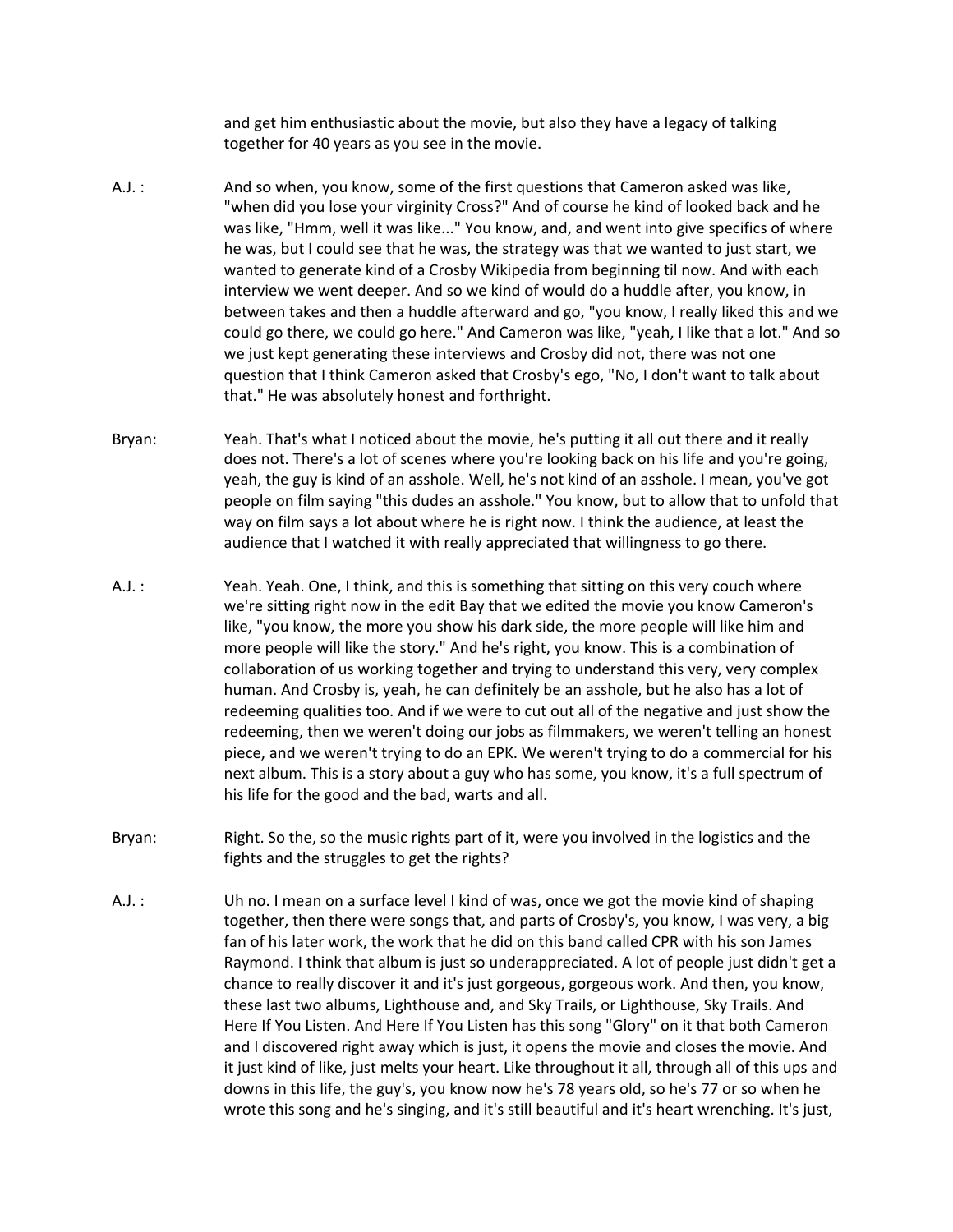it makes you sit back and kind of think. But anyway, so we had, touch points that we wanted to hit with music. You can't do a movie with David Crosby and not hit like, you know, "Almost Cut My Hair" and you can't do a movie... And of course the Byrds.

- A.J. : But with that said, we also didn't want to go with the typical typical, you know. Everyone has used Turn! Turn! Turn!. And so it was kind of a back and forth by which I was kind of worried like, "God, you know, am I going to get crucified for not using Turn! Turn! Turn! Because he was the guy that was singing it?" Or we're going, "no, I think it's cool that we didn't use Turn! Turn! Turn! Because that's your typical thing. We want to go into the deep cuts in every aspect on the movie." Like the deep cuts is like not your typical music doc, but also like, instead of using Turn! Turn! Turn! We went into Do You Want To Be a Rock and Roll Star, which is totally symbolic of what the movie is. And it's so funny that they're singing about the thing that they were actually trying to do. Uh,and then Cameron's knowledge of just this, you know, of that world.
- Bryan: Encyclopedic, yea
- A.J. : Totally. So we found I think a lot of really great cues that just work, you know Especially in the Laurel Canyon sequence,
- Bryan: Laurel Canyon stuff. You hear a lot about Laurel Canyon, but you really got a sense of what it was like back then from just from watching that movie. And so you were there on location, walking into the infamous grocery store and, what was that like?
- A.J. : Well, that day of shooting was was tenuous and kind of trying for everyone. Cause that day we, we shot a lot that day. It was also very hot up there. It was like 95 degrees. And so by the time we got to the Laurel Canyon store, Crosby was, I mean he wasn't excited about going up there to begin with. Because again, he was not crazy about going back to, "what was it like at Woodstock? Tell us about Laurel Canyon." But once Cameron came aboard and once he could see that I could be trusted and that I wasn't going to exploit, you know, I was going to handle the material or we were going to handle the material with reverence, he kind of played along. He's like, "Oh, okay, well we'll go up to Laurel Canyon" and you can see that in the movie. But when we walked in there, you know, it was like, I was hoping, ad the whole goal there that we talked about was that we had done a number of these sit down interviews with Crosby, you know, at his house, in a studio on the road, et cetera.
- A.J. : And then we needed to get him out of that interview chair and go into places where he would be reacting to things spontaneously. And that was where you got some, some of our iconic lines in the movie, you know, where he walks into the Laurel Canyon story and goes, "look at the Doors," you know, "Morrison, what a dork!"
- Bryan: Not a big fan of Morrison.
- A.J. : No, not at all. And, and, you know, just driving down sunset Boulevard and he's talking to us and talking about going into the various clubs and, you know, seeing Morrison there. And so it was, my hunch worked out there, where it was like we got some reactive lines. And then we pull up to the, which is now just kind of a parking lot of the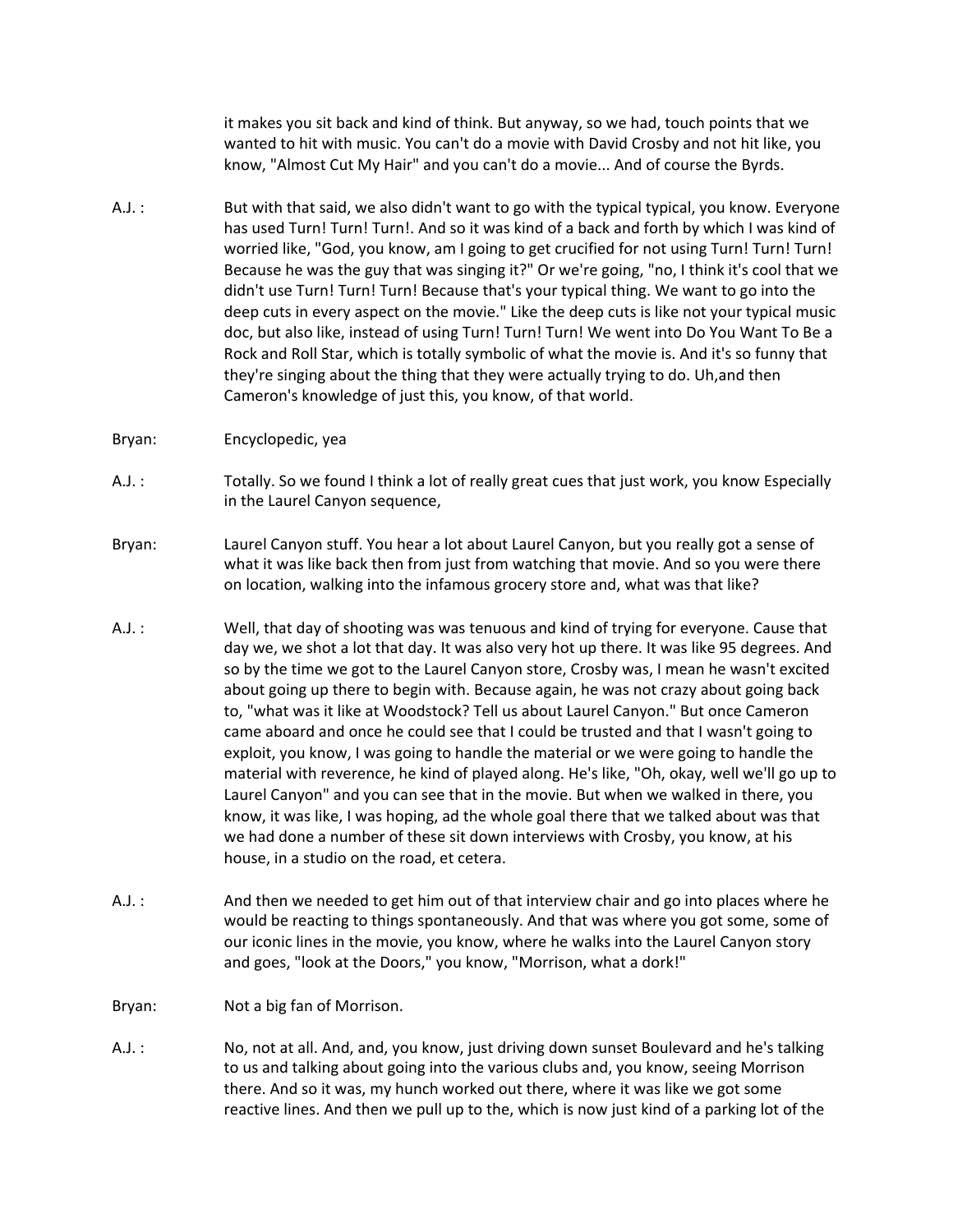house where he was fired from The Byrds, didn't want to get out of the car. "Now There's nothing there, there's nothing to see!" And but you know, then he proceeds to say, "Oh well you know, yeah they rolled up in two Porsches you know, got out of their cars come in and go like 'we don't want you in the band anymore'." And that was like perfect because you're taking him into the place and he could talk about the specifics of that place, where in a sit down interview situation he would've answered things a little bit different. But what I think is you should also like talk about it twice, you know. You don't just talk about things once. In the interview chair, you can say, tell us about being fired from the Byrds. And he would go in and he'd give you details about, you know, "it was a time, and I was an asshole." Or whatever he says. Then you take them to that location and he'll give you different details. And then that's so valuable when you go into to cut and go into an edit Bay because you've got a way to tie it all together.

- Bryan: Yeah. You know, I never thought about that strategy for pulling the story out of your subjects, but that's brilliant to bring them into the setting. Maybe that's why I like to do these interviews in the creative space of my guests because I think you just, you're going to look at a poster on a wall and it's going to trigger conversations that wouldn't otherwise occur. But you know, you put someone like David Crosby for instance, on his bed, he's laying down on his bed, I'm not sure if his guitar was on there, and his wife is there and then he's packing up to go on the road again. And you cannot, I don't think you can really capture the essence of someone's journey unless you have them there in their space.
- A.J. : That's right. And you know, it's hard because like for a movie, you know, it's all a set, but with a documentary, this is their real home. And it was hard for Jan to, you know, I mean, Jan and I are friends and, and you know, we're like family. But, you know, I said, we want to do this movie and she could see. But Cameron and I said, you know, for weeks and months we were saying we wanted her to be involved. And the day that we shot that interview with Cros on the couch, the one where he says he's afraid to die, spoiler alert. And you know, where he does the Coltrane impression and all of that. I think that she heard him say that "I'm afraid to die" and it really upset her, but she went into their bedroom and locked the door with their dogs.
- A.J. : I mean, they have like five dogs. And stayed out there for the entire day. Now keep in mind, I had asked her, I said, "you know, we really want you to be involved in this. We'd like to interview you." And she never said yes or no or whatever. And finally, after that day of some pretty, I mean, just like some emissions by Crosby on camera as you know, I've already told you about and many others, e kind of took a break and Crosby went and got something to eat in his kitchen or whatever. And Jan comes out, she's wearing this really nice outfit. Her hair's all straightened and looks beautiful. And she goes, "I'm ready." And I'm like, "ready?" She's says "yeah, I'll do my interview now" And I looked at Cameron with like my eyes open and I was like, "okay, u,w about sit right here in your kitchen table, and the camera guys will just sit right here." And within, like we were just in clockwork and she sat down and that's where she said, "I might just disappear" and "I'm afraid" and I'm all those things. So it's real life. It's not just, you know, I didn't, you know, you know what I mean? You're in their life and she is really experiencing the reality of the things that he just said.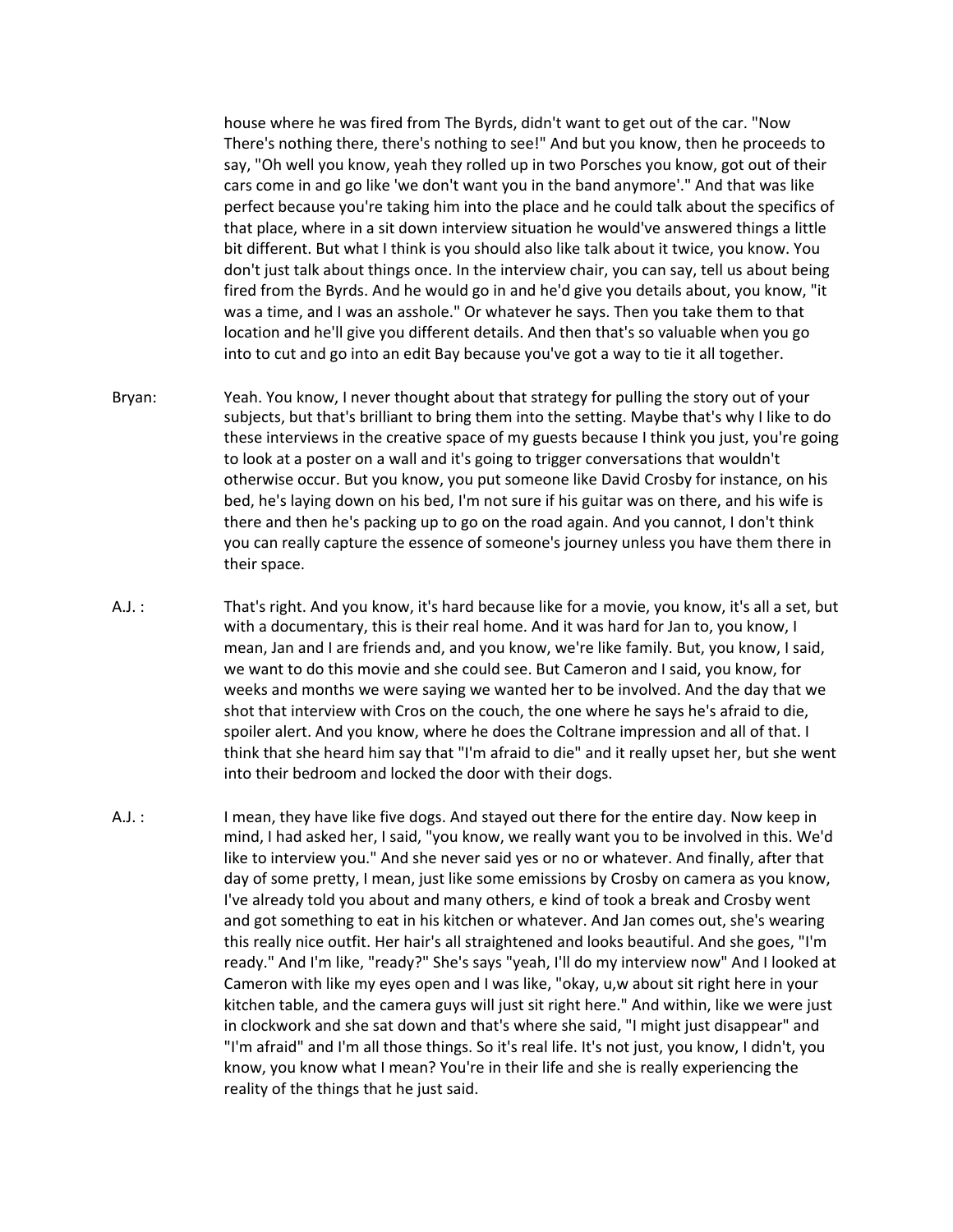| Bryan:   | And that's when the interview is taking place, right as she is ready to reveal it. As<br>opposed to some non-organic way where she shows up at a studio and she may or may<br>not be ready.                                                                                                                                                                                                                                                                                                                     |
|----------|-----------------------------------------------------------------------------------------------------------------------------------------------------------------------------------------------------------------------------------------------------------------------------------------------------------------------------------------------------------------------------------------------------------------------------------------------------------------------------------------------------------------|
| $A.J.$ : | Right. Right. And so, I mean, it was, when she says that, then I'm going like, "Oh my God.<br>Like this is, this is deep and this is, and it's" I had to go out after she did her interview<br>and Crosby and Cameron had to drive away. And so after she did her interview it was<br>kind of hard. I had to go outside and just kind of take a minute.                                                                                                                                                         |
| Bryan:   | To compress a little bit.                                                                                                                                                                                                                                                                                                                                                                                                                                                                                       |
| $A.J.$ : | Yeah. You know, she's saying like, you know, you see it and it lasts in the movie there.<br>She's like, "I might just disappear." She's put, her whole life has been spent loving David.<br>And when someone says that that that light might burn out and it's going to burn out<br>faster than you, then you think, boy, that's hard.                                                                                                                                                                          |
| Bryan:   | Yeah. And he does seem to have health issues that could make, I mean, every day is a<br>gift for him is my impression. With his, is it diabetes that he has?                                                                                                                                                                                                                                                                                                                                                    |
| $A.J.$ : | He's gotten nine stints in his heart now, he's eight in the movie, but they have another<br>one in there now. So nine stents, liver transplant, liver transplants usually last six years is<br>what I've told. I met the surgeon that did performed his liver transplant, came to a<br>screening in Sun Valley, Idaho. And so he was like, "I wanted to introduce myself." So I<br>was like, "I have to thank you man. Thank you for"                                                                           |
| Bryan:   | Put him in the credits.                                                                                                                                                                                                                                                                                                                                                                                                                                                                                         |
| $A.J.$ : | Yeah. Yeah. But their, their expectations on the liver transplant are like six years and<br>he's 20. Oh 20 in 20 out. Well, so there's that. And he, you know, he got Hep C, hepatitis,<br>which, which caused him to need to have a liver transplant. But yeah, I mean he's, and<br>he's also had two or three heart attacks too. He's living on borrowed time and he calls it<br>time is the final currency. So he's, that's why I think he's trying to get this music out as<br>much as he can while he can. |
| Bryan:   | Yeah. The sense of urgency was there in the film. You could see it. He's leaving his wife<br>behind, clearly wants to spend time with them, but he has to do this thing; the music.                                                                                                                                                                                                                                                                                                                             |
| $A.J.$ : | If he retired, if he just were to say like, "okay, I've said my peace, I'm done." I don't think<br>he could. I don't think he would last long. It's the music that's keeping him going. So it's<br>heart wrenching.                                                                                                                                                                                                                                                                                             |
| Bryan:   | So how did you get your start in film, and how did you know that that was your direction<br>as a young person?                                                                                                                                                                                                                                                                                                                                                                                                  |
| $A.J.$ : | Well, my dad is a songwriter and he is extremely talented guy. We're from Idaho. And<br>he'd had a couple of record deals and he's kind of a folk musician, but he moved after                                                                                                                                                                                                                                                                                                                                  |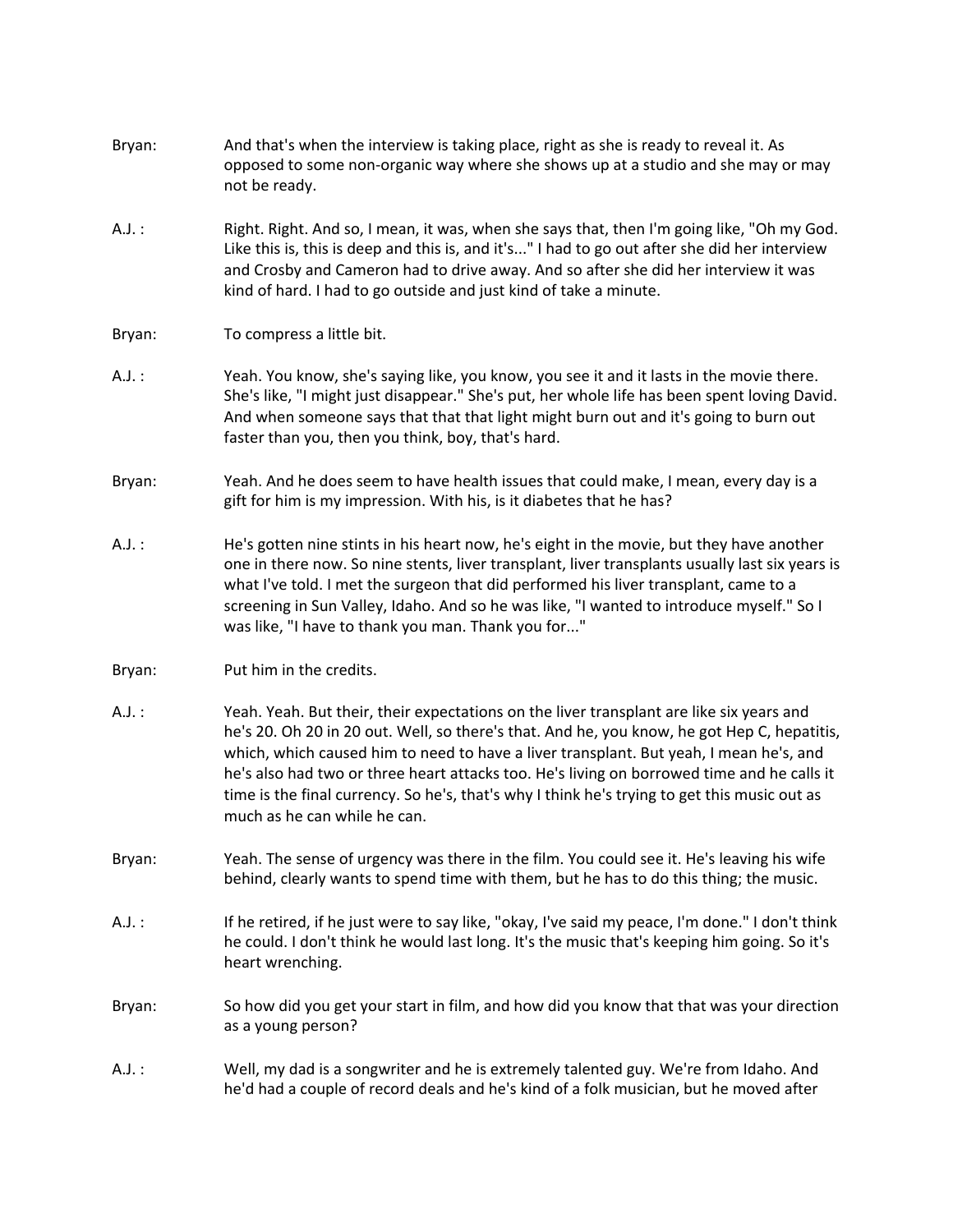living in LA for some time, he decided that he wanted to live in Idaho full time. He just doesn't like LA and he's not really into big cities.

- Bryan: It's an acquired taste.
- A.J. : Yeah. So he moved back to Idaho and we, and you know, still was working as a musician, but just thought like home base was going to be Idaho. We had a recording studio at our house, which he was using to demo his songs and he'd had a couple of songs cut throughout his career, Art Garfunkel, Carpenters.
- Bryan: Really?
- A.J. : Yeah.
- Bryan: What's his name?
- A.J. : His name is Steve Eaton. But, you know, he also was like his solo artist himself, but at one point some filmmakers approached him and asked him to, you know, commissioned him to write a song for a documentary. This documentary is like long forgotten, but the documentary is about, it was like a Northwest PBS special on vanishing small towns in Idaho or in the Northwest. And so they said, you know, "we've kind of got to get a song together for this movie, or this special." And so he sat down and he wrote this song called The Train Doesn't Stop Here Anymore, which is a very kind of Mark Twain type of statement.
- Bryan: Sounds perfect for the film.
- A.J. : Yeah. And he poetically encapsulated the entire theme of this, of the theme in multiple cases, in every aspect of the word into one statement. "The Train Doesn't Stop Here Anymore." It just says it all, doesn't it?
- Bryan: It's kinda somber, sad, a little melancholy. Yeah.
- A.J. : And the song itself is, I'll send it to you. So I was young, probably four or something, but they had sent a machine for him to kind of shuttle back and forth. It was probably a three quarter inch deck or something in a studio. And so he wrote that song and then he wrote like kind of the underscore with his guitar. And so I just became infatuated with this kind of watching them put music to moving image. And it's so amazing to watch like, okay, you can just see a shot then, then you put music on it and all of a sudden it like means something. So from a young age, four or five, I was like really interested in that.
- Bryan: You're seeing the process. You're seeing the process unfold.
- A.J. : Yeah. . And of course, and then, you know, also, there's musicians around us all the time because of my dad, because of his studio there. And I just saw a lot of musicians, like some musicians that were making it, that just didn't have any talent and then some that weren't making it, that should definitely be making it. And it was, it's kind of heartbreaking to see that world where you're going, you know, I can name like four or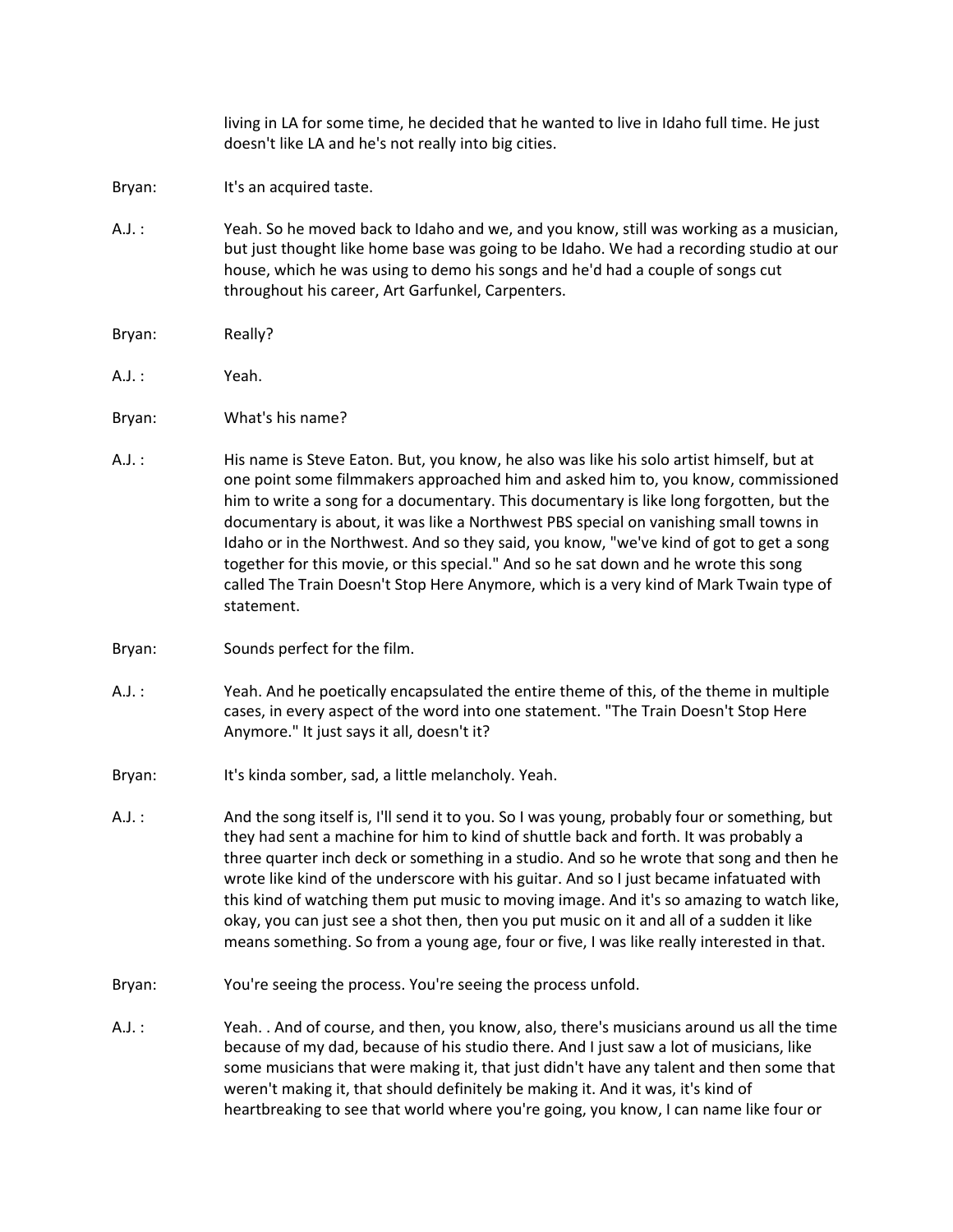five people that like my dad knew or passed through our life where I was like, "that guy should have been a star" because he was really talented, or "she should have been a star" because she was very talented and wrote great songs.

- A.J. : So anyway, it just kind of got me interested in filmmaking. And being, you know, in rural Idaho, you know, you've got Boise, you've got Pocatello, you know, salt Lake city. Movies were not, you know, are not common in that area. But so I started seeking out every opportunity or any person that might be in Idaho that knew anything about filmmaking. And you know, the small town where I went to high school, Pocatello, Idaho they had a community access television station where you could go in and take a class on how to use a camera, and they had an edit Bay there and you could go and make your own show and put it on the air. And so I kind of got into that. And then through that process I met some people. I mean, look, there's resources. I would just find resources where I'd find like, Oh, so-and-so owns an Airflex camera. I wonder if I could go and just see how it works. You know? And so again, I was like 14 years old, but I met a guy, a gentleman who had moved from LA, bought a nice place in Idaho and had a very successful career, mostly in film advertising, but at his company that he had edited film trailers and specialized in movie marketing. But he was a director. He was a member of the directors Guild, also a member of the Academy. And so in his basement, in his house, he was offline editing, which is a thing back in the day when they would send, well I can explain that later. But anyway, offline editing movie trailers. And so I met him in passing and said, "you know, I'm really interested in filmmaking. I want to do, I'm really interested" he said, "well come on up and I'll show you what, I'll show you my edit Bay."
- Bryan: This is Pocatello?
- A.J. : Pocatello.
- Bryan: Really?
- A.J. : Yeah. And so, you know, he would offline edit, and he would take an EDL, and he would fly back here to LA and then they would do an online, which they would conform the edit. He had all sorts of stories about working with all the, you know, studio bosses and working on the ad campaign for 1941 and Robocop. And he had edited all of these trailers and had made a very successful business but had decided that he wanted to get out of town, not out of the business but just out of town, and focus on like writing a screenplay or something. But you know, as it was, he was getting calls to like do a trailer here because he was very good at what he did.
- A.J. : And I also had a job working at it at an ad agency too. And it was kind of funny because it's like a very Ferris Bueller type of thing where the ad agency had this big building right next to my high school. And so I would roll into high school and there was a, I had a parking spot with my name on it and like my friends in high school were like "what the hell?" And after school I would go in and I would like dub tapes and you know, was friends with all the ad execs. And every now and then like I would just sit in the back and listen to their creative meetings and politely like, and sometimes I would get in trouble too. I would like suggest, make suggestions. You know, "you oughta try this" or "have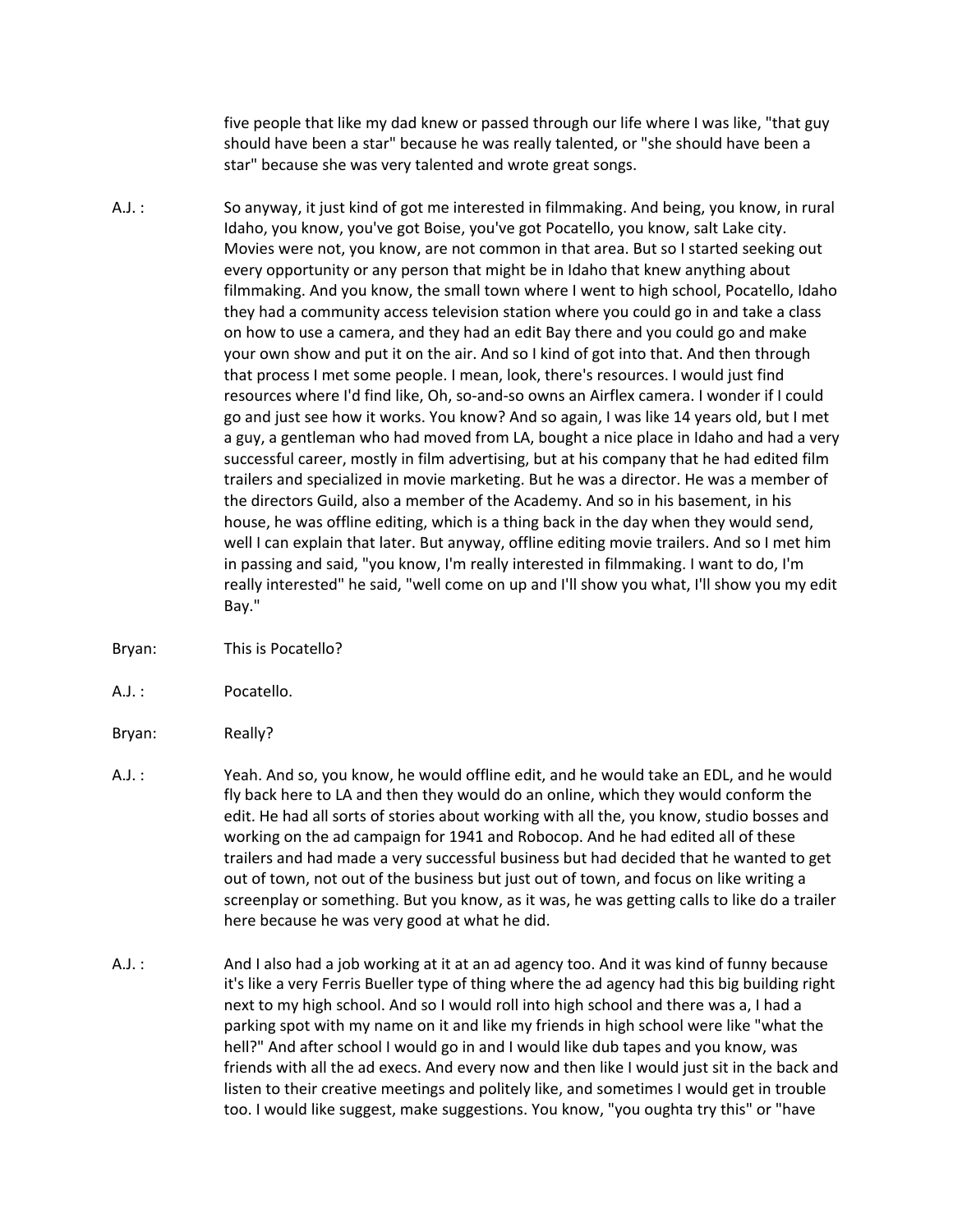you ever tried that" and every now and then they're like, "you know what kid, that's a pretty good idea." So I, I had experience working in advertising and I also worked in this for this production company that was doing a lot of regional commercials owned by this trailer editor. But I just gained as much Intel as I could and absorbed, you know, about how the editing process works, shooting and you know, did a lot of commercials. And then went off, you know, moved here to LA when I was like 20 or 21.

- Bryan: And how old are you now?
- $A.J. : 40.$
- Bryan: Oh wow, been here a while.
- A.J. : Yeah. And I Started working kind of as an assistant for a couple of other people who were doing the same type of thing, you know, editor, director people. I've worked for Chuck, this guy named Chuck Workman, who himself is an Oscar winner. But every year he, for awhile, you would see "and now from Academy award winning Chuck Workman, we have a montage" at the Oscars. And so I worked on a number of those montages where, you know, he would do the best picture, every section would have, or there would be an opening montage to open up the entire Academy awards themselves.
- Bryan: So you were working on those?
- A.J. : Yeah.
- Bryan: Oh cool.
- A.J. : I mean I wasn't cutting them directly but was definitely involved in the process, and oftentimes it was just Chuck and I and it was a very, very challenging job. Chuck is, he's a very talented guy but he also has a temper. So which is, which was good for working on this movie.
- Bryan: Oh, with Dave?
- A.J. : With a person, certain person yeah. But I worked on a couple of Oscars and again, it was like research. Oh, and then we did a thing for the directors Guild, for the 75th anniversary of the directors Guild. It was like, it was going to be a probably 15 minute film that incorporates the entire history of film directors. And that's a Herculean task. So with thousands of clips of thousands of movies, and it was an education in cinema history working there because our task was, and we had a bunch of researchers, you know, other DGA members and things, but a bunch of researchers who were like, all right, you need to go and find, take let's just say a movie, Batman Begins. What's the one shot in Batman begins that is oh, three seconds long that I can cut into this montage? And people go, "Oh, that's Batman begins!" You know? And also don't get seduced by the typical, like I was talking about like Turn, Turn, Turn. Everyone's seen the rolling ball from Raiders of the Lost Ark. But what about the shot, you know, the like silhouette shot of all the diggers, where he's close to the tomb, where they find the, you know. That's like your iconic shot or you know, whatever, you know. And so I was tasked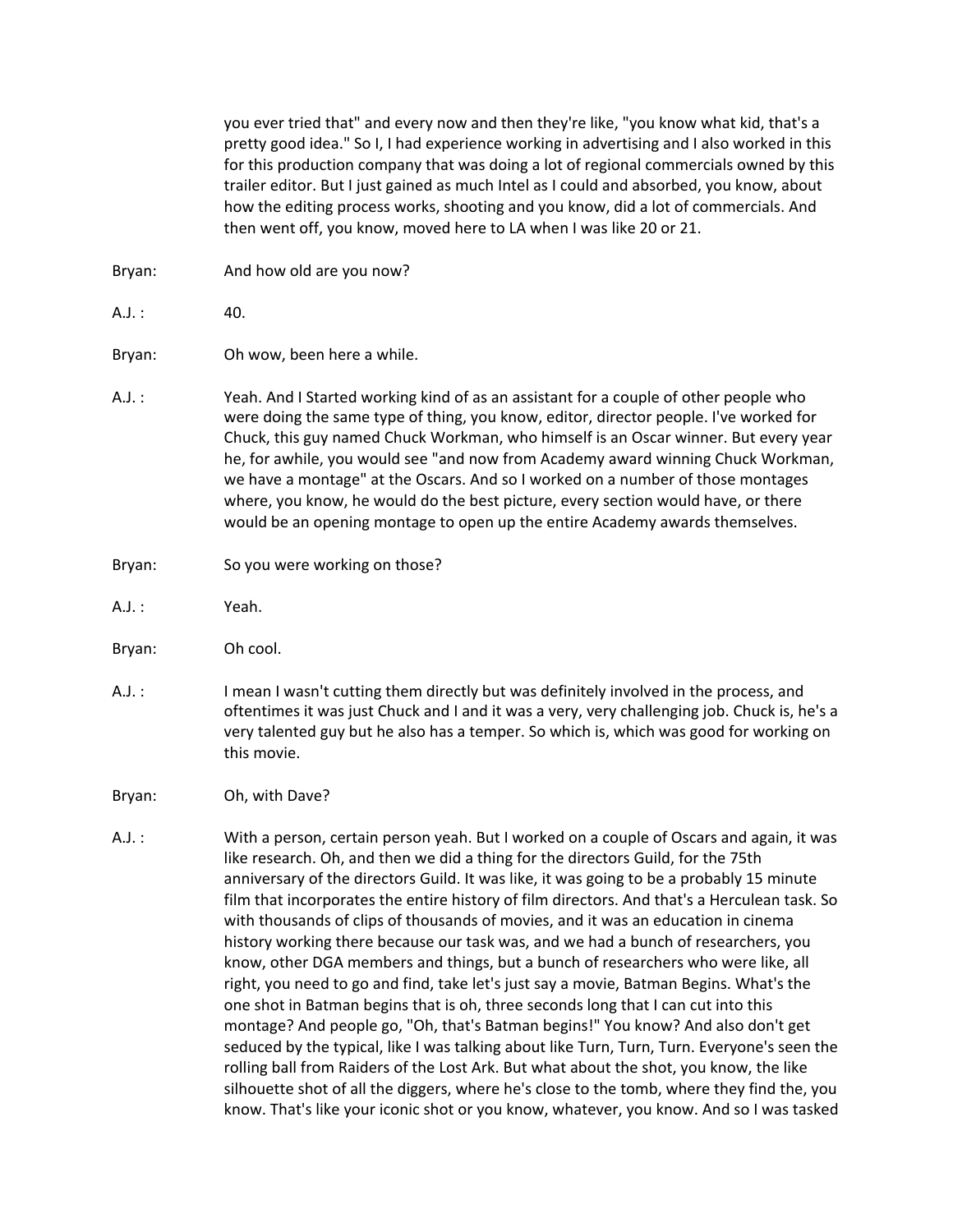with watching a lot, many movies.. He's like, "Oh, here. Go watch The Apartment," you know, Billy Waller. And what's the shot that you want in The Apartment. And so I would come back and go, "well, it's probably this one or this one." And he's like, "good choice." So and then we ended up, I ended up getting called,and I was also working on like, you know, trying to set up a short films on my own, which I did do. I did, I directed a short narrative film. So I was just kind of like going through this process of like need to job, was working with Chuck. I worked for, as an assistant for a couple of other production companies in town. And then I also ended up working for the opening/closing ceremonies for the Olympics in 2002.

- Bryan: Oh wow. That's an eclectic work history.
- A.J. : Yeah. Oh, I've got much, many more. I worked for a magician for awhile. And I just would, you know, you collect all these like neat, like metaphors, or just neat lessons if you're open to it, you know.
- Bryan: Well it sounds like with Chuck, I mean, you're getting this, cinema history, which is great, but you're also being forced to make decisions. And I think that's one thing that I'm paralyzed by when I'm looking at hours and hours of footage or hundreds of pages of documents. Whenever I'm working on a project, it's that paralysis of, "I don't even know where to start." So here you're, you're being forced to make decisions and I would imagine that that is great for being a documentary filmmaker, cause you're shooting, I mean, as a documentary filmmaker, you're probably shooting hundreds and hundreds of hours of film.
- A.J. : Yeah. And it's also about making decisions too. Once you've done it for a while, then you realize, okay, I can kind of, I think that sending a crew to go and shoot this probably is not going to be as valuable as sending my crew to go and shoot that. So you're kind of in your brain editing before you edit, but you only can do that if you've been editor before. So, yeah, then I ended up working as an editor for a number of years. I cut two TV series and I would come in and they would just, you know, would have a bunch of footage to look at it and my job was to go through that footage and go, "alright, well these are your shots." I kind of, I really started getting in tune with like kind of rescuing problematic narrative,or going you know, "we can cut out of that easier." And I just loved the process of editing.
- Bryan: [inaudible], I think, talks about editors as being the real filmmakers. I mean, that's really where the story is shaped and molded and, and developed.
- A.J. : Yeah. Well, and that's the same, I mean, it's the truth with the Crosby movie. You know, we had hundreds, thousands of hours and there's archival footage coming in and photographs coming in and music. And I just became like on this quest from from a moment of like 10, 12, 14, 15 on where I was in love with music and movies. And I was very interested in, it was just this curious quest learning about making films. And then after I met this guy, Michael Hoffman, who is like kind of a mentor and very close friend of mine, he's a road scholar and everyone thinks he's British, but he's actually from Idaho. He was born in Payette, or grew up in Payette, Idaho. And you know, he directed Soapdish, One Fine Day, Restoration, a movie called Gambit recently with Colin Firth,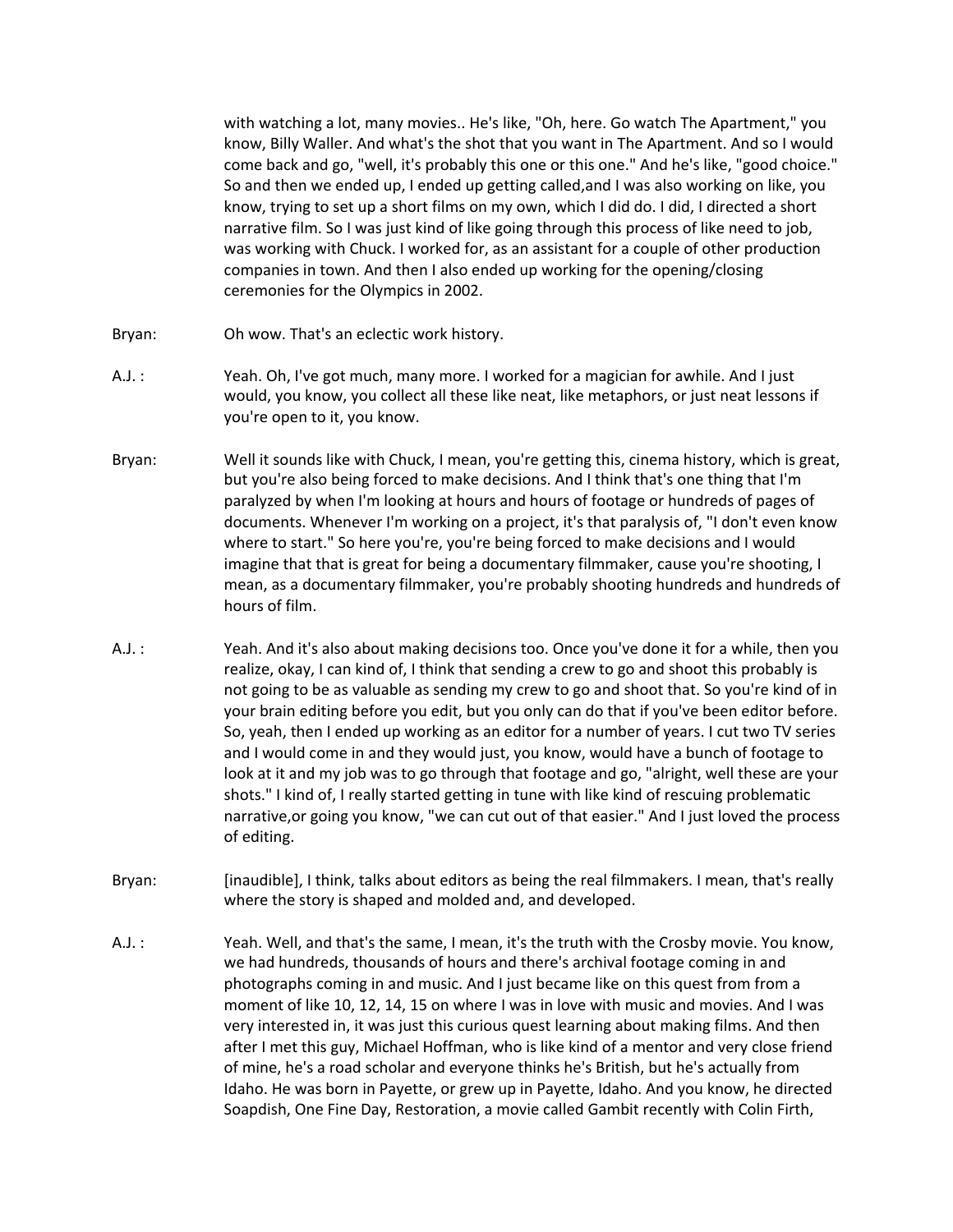Cameron Diaz, it was actually very amusing. And you know, Michael's a brilliant guy. He's a Sundance director. He directed a movie called The Promised Land that was premiered there, Meg Ryan and Kiefer Sutherland. So as I have been writing screenplays, living back and forth between LA and Idaho, I'd go out to his house and visit with him and he just gave me priceless pieces of advice, you know, "work begets work. Go and edit that show, just do it." And he was always curious about how my screenplays were going and he gave me some great advice. But when I was working with him, there was a movie called Game 6, which is starring Michael Keaton. And it's funny. The parallels between Game 6 and Birdman are uncanny. That's a whole other story. Michael Keaton plays a playwright trying to mount up a play and he's haunted by the pending review of this theater critic, and the theater critic is played by Robert Downey jr. And but he's dealing with all of these, these other personal dynamics of like his daughter and his girlfriend and all of that. The only difference between Game 6 and Birdman is that he, instead of going to the opening night of his play, he decides to go watch game six of the world series, the infamous Buckner, you know, ball between the legs error.

- A.J. : And that whole thing kind of like parallels his life you know. It was a very independent movie and Keaton was in it. They shot it. And so he was going to edit that movie at his house in Idaho, and he had this Italian editor named Camilla Toniolo. And he was like said, "well, we're looking for someone who just knows how to operate in avid." And of course I'd worked with Chuck, and so I was like, "yeah, I could do that" So they had set up an edit Bay at this office in Boise, Idaho. And so for a couple of months I was sitting there working with this lady Camilla Toniolo. And you know, it was so funny because she would describe things like, "Ah, this cut is delicious, it's great, ah wonderful." And then we would, we would quit editing like, you know, seven o'clock and then she'd go and make dinner and that night we would sit around and talk about the scene that we had just cut. And Michael would be like, "yeah, but do you feel his emotion in that scene?" And so I was like, again, gathering all of this Intel like yes, that's the process of editing and the process of shaping a performance in editing.
- Bryan: And processing it after the day is done. It's not just an eight to five thing. You're in this thing until it is completely in the can. You're thinking about it and you have a dialogue about it.
- A.J. : And I could see Mike's process where he was just, he was constantly biting his nails, worried about if things were going to come off as they were intended, and I sure you know, had that myself. So anyway, cut to, pardon the pun, but cut to when I met Elisa Bonora, where I was seeking an editor to come join the Crosby movie. Wasn't going to cut it myself because that's a Herculean task. And in order to secure the financing I wanted to put in place, one thing I learned early on from working for a number of directors, Hoffman, Chuck Workman, Frank Marshall, is that you build a team of people that are not going to let you fail. So I had lunch or coffee with Elisa and I said, "I really loved what you did with the Glen Campbell movie. I could see how you handled music really well." And she's like, "well, thank you very much. I enjoyed you." And she said "come up and we'll have dinner and we'll look at the footage that you've shot." And I was like, well, this sounds exactly like what I was doing with Camilla. And my mother is Italian, so I, you know, I thought that was a cool omen. And of course, like we sat and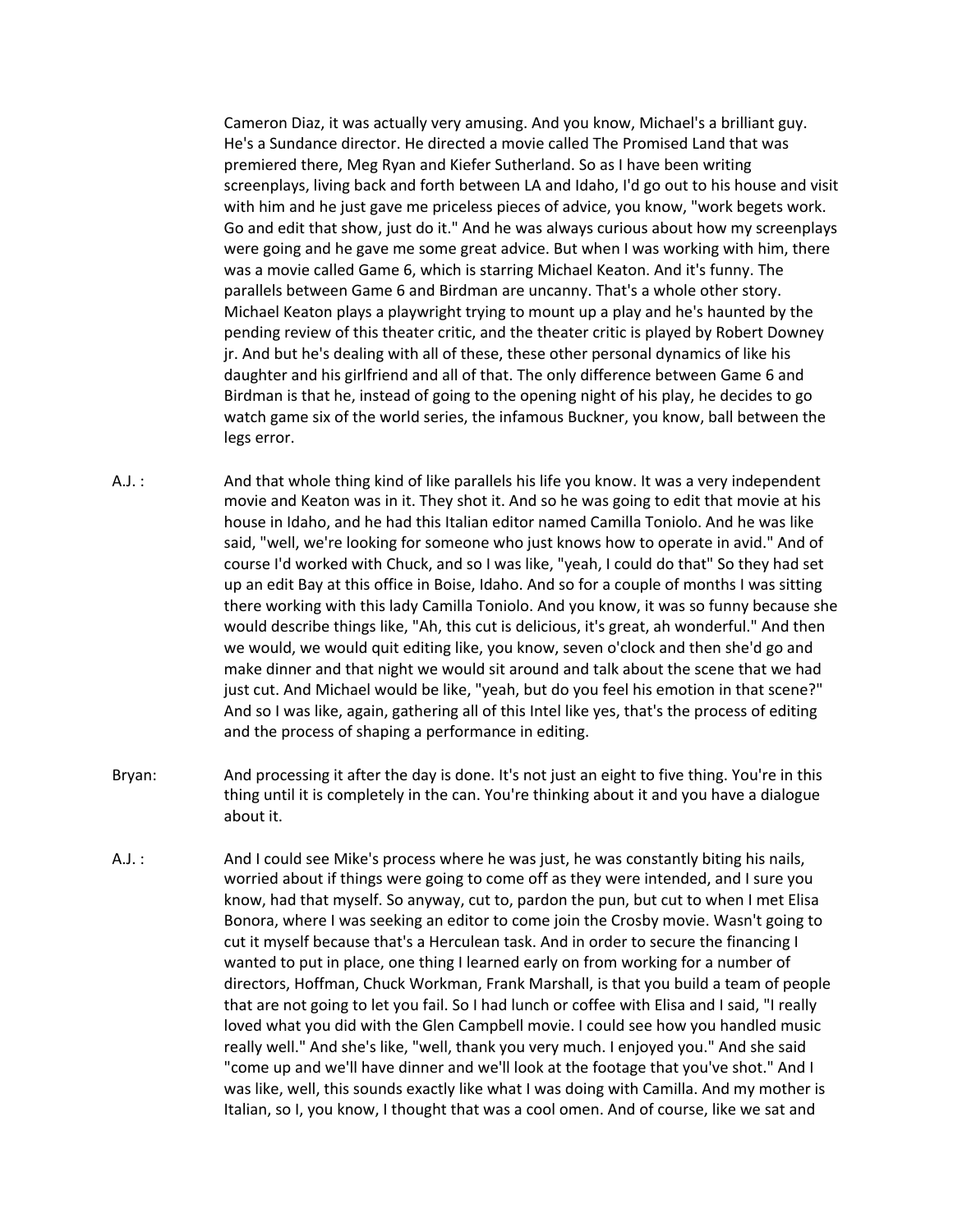had pasta and she looked at the footage, she's like, "look, you've got some great stuff going on here. It's going to be great. We can make a wonderful film f from what you have just here." And I told her that we were still looking at shooting probably more, you know, another 50%. This is only 50% of what we were hoping to shoot. So, you know, and with her, I met Michelle Farinola, who is sitting in the office right next door.

## Bryan: We just met her!

- A.J. : Yeah. And Michelle truly is one of the great women working in documentary film, but she's also just one of the great producers in documentary film. I mean she works with James Keach, PCH films. And James directed the Linda Ronstadt movie, or he produced the Linda Ronstadt movie. He also directed the Glen Campbell movie. So I could see that these folk know how to handle documentaries and music documentaries really well. And I needed to put together a team that would protect the independence of the movie. So it was kind of a Hollywood chess match, but I knew that these folks were all going to be, with Michelle and Elisa and James and all of that, they were all about "let's make the best movie possible."
- Bryan: You got your A-Team together.
- A.J. : Yeah. So, and then with that, then Cameron and Vinyl Films and BMG were very comfortable coming in and seeing that I wasn't, it's not a high school production.
- A.J. : Right. Yeah. Well, I'm curious about the complexities of the business part of this where you're working with Vinyl Films, and Cameron, and Greg over there, you've got Michelle and you've got Elissa and you know, these very talented people who are not doing this for the money. I mean, this is not like big time. This is not J.J. Abrams, you know, Star Wars type of production. So how do you get lawyers involved to put contracts together in terms of how it's going to be distributed and who's going to get a cut of what? How does that work? Or do you just kind of turn it over to your agent or manager and let them work out the details?
- A.J. : Well I yet do not have an agent, but I know part of the goal of like working on all these various projects that I've mentioned is that you know, you gather Intel about the behavior and psychology of how the business is going to work. So what's, what's cool about this is that once I met Cameron, I had just like that week met with BMG. BMG is the world's oldest music publisher. Bertelsmann Music Group. And a lady named Kathy Daum is now spearheading their film documentary investment wing. And their documentaries are centered around music clientele or music. And it so happens that Crosby had signed a publishing deal with BMG where they were going to be servicing the publishing. So I know about music publishing cause my dad. And so I met with her and I said, "you know, we're looking at doing this Crosby movie and Cameron's been doing the interviews and it's possible that he can step aboard as a full producer too."
- A.J. : And she said, "Oh, I know camera cause I worked with him as a production associate on Almost Famous." So there was some serendipity there. So I put together budgets and I put together the dream team, you know? But to answer your question about "how does it work?" Well yeah, you have to have a good lawyer, and you have to kind of put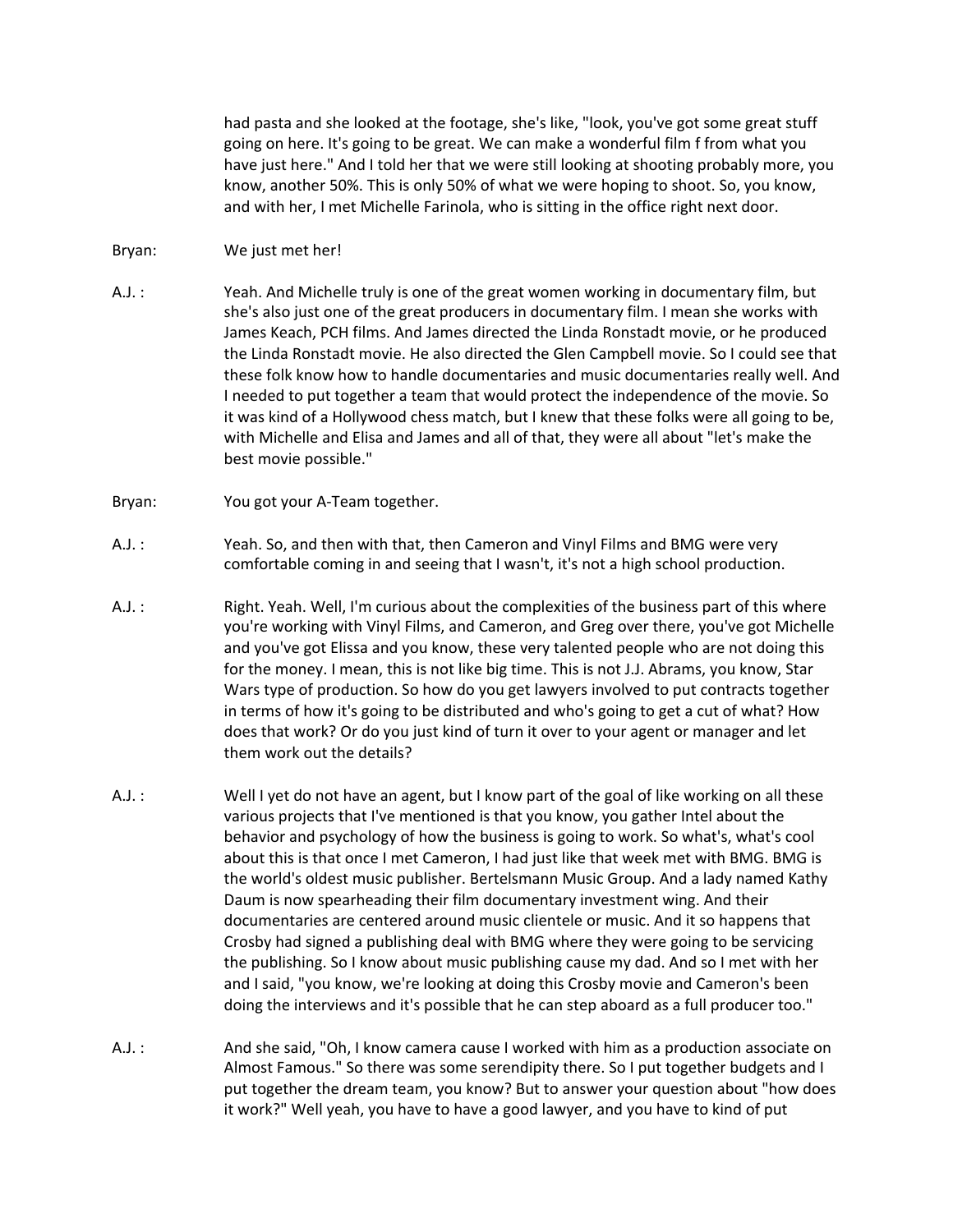together what you think is a fair outlay because I had self-financed this whole movie myself, and figure out how that's going to work, you know. Do they buy me out? Do I stay in as a first in first out investor? You kind of have to figure out how the psychology of the whole team is going to work. You know, I think that the budget that I made early on was pretty spot on as far as what we ended up making the movie for. And that was just based on my own experience, and also then bringing it to Michelle, and Michelle and I went through and, and confirmed and affirmed how much we should expect to pay on something. And also, I kind of believe in paying people what they're worth. And having been the person who worked for free for a lot of people for a long time or worked for the next to nothing, I also believe that you get better work out of people when you pay them fair rate and they're willing to do better work for you or if you have to call them, "Hey, can you grab me... I need to just grab that one shot of this one thing" and "Oh A.J., absolutely for you, you got it."

- Bryan: Yeah, I wholeheartedly agree with that. So what is the approach to awards season and you, you have this documentary that premiered at Sundance and made its way to a lot of festivals and got great reviews. What's next and how does that work, the campaign to, for instance, the Oscars and that type of thing?
- A.J. : Well, I mean, just me sitting here and talking about the movie that I had expectations of like, alright, I know that Crosby is an interesting character, and perhaps if we do a fair job of this, what we might be able to sell it to a network, perhaps on HBO or Showtime or something like that, and then go off. Go on and make another movie. And I had basically kind of tempered the expectations of everyone like, "look, if we get into Sundance, great. And if not, we're going to be okay. There's plenty of outlets for us to go.' So when you get that call from Sundance and and they said that they see it as not just a movie that they would just premier in their premier section, but an actual documentary in competition, that's the ultimate compliment, because you've done your job, I shouldn't say you've done your job, but you made a film that's not just a, you know, it's about a guy who happens to be a musician. He's been a witness to some remarkable moments in our modern American history.
- A.J. : So you know, the movie goes to Sundance and the idea was that we were going to go there and sell it. And Sony Pictures Classics was very enthusiastic about it and that deal was negotiated by the folks at BMG and Vinyl. But Sony, their plan is that they saw the movie as a theatrically, that it would succeed theatrically, and I could see that. Definitely. And I of course, you know, you love that idea. You know, like your movies going to be playing in theaters. And they're right, I mean this is his fan base, Crosby's fan base is one that would go to theaters. So the reviews at Sundance were all very favorable. You know, you go to that premiere and you still don't know, you still don't know what the people, like you show the movie and you're cutting a movie over a year's time or, or even more. I mean I've been working in this thing for eight, nine years. But when you're cutting, then you get a cut together and you show it to your team, then you come back with notes and it can be overwhelming at many times. Then you get a finer cut and you show it to your team again and you bounce off the ideas, like "is this making sense? Is that making sense?" Again, cut back to like, you know, my time with Michael Hoffman. Like, "I don't know if this is making sense!" And also just be willing to completely, be willing to kill your darlings. Just like, "Nope, sorry, not going to work.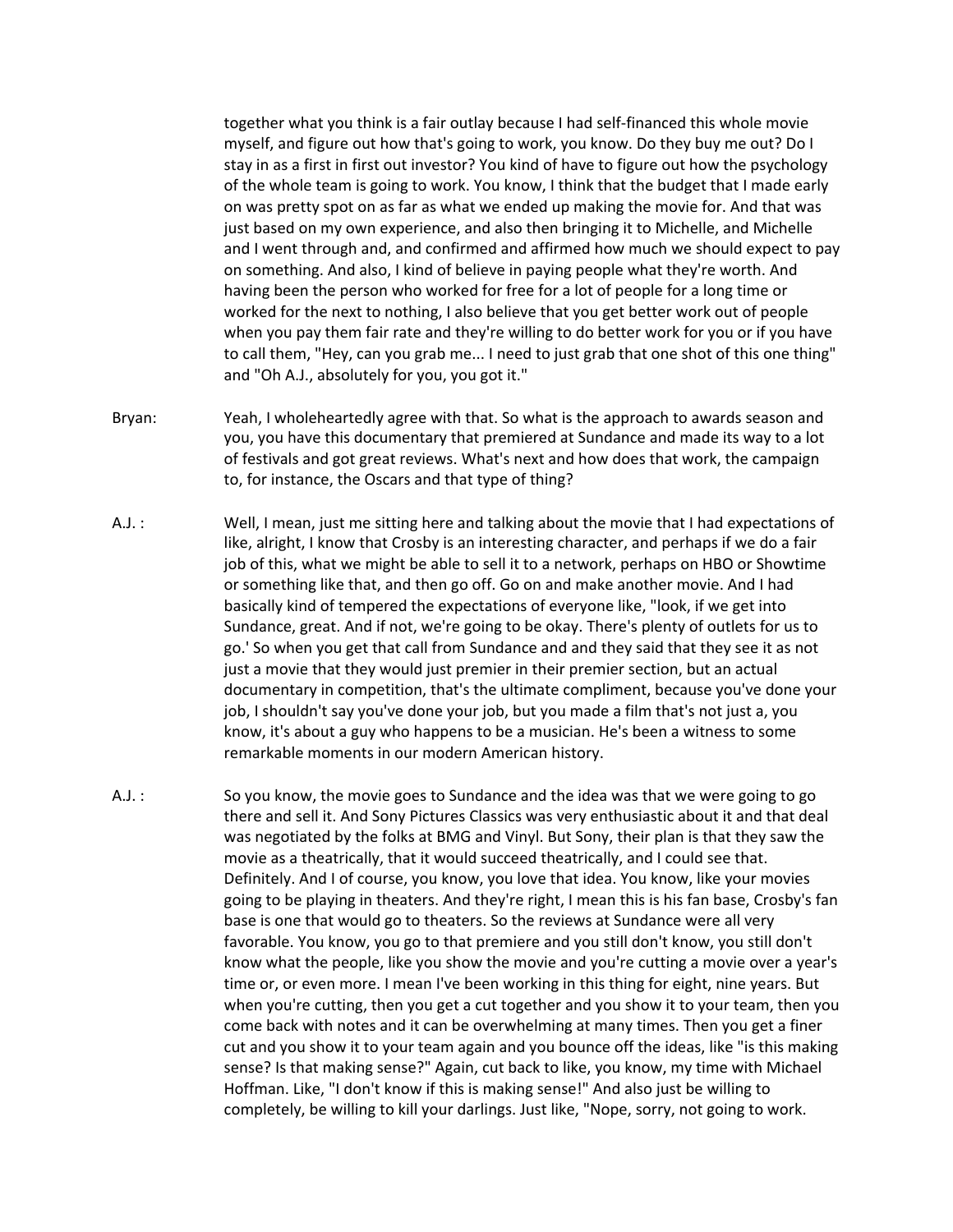Nothing sacred in this room." And we did that many, many times and it was painful, you know, but you know, you're, you're sculpting, you keep sculpting this narrative.

- A.J. : So then we've got the cut that we felt, and we sent that to the folks at Sundance you know. But still after you get accepted to Sundance, you're still going to be tweaking the movie. You still need to mix it. You still need to fix various shots. You still need to replace that piece of archival footage with the master or with the full resolution. And that kind of changes the impact in the psychology of the cut. So we really didn't know until the movie was shown at Sundance how an audience, a full audience, is going to perceive the movie. And it was remarkable. I still look back and I'm like, "God, did we do that?" you know. So I had Cameron there and Greg was there and everyone's, and Crosby was there, and people just stood up and just applauded us. You know, it was pretty amazing. I mean, I looked at Cameron, Cameron and I talked about this, we looked at each other and we're going like, "Whoa," like this was the first time that we've seen Crosby in front of an audience and not have anything to say, you know, at a loss for words, because this is a guy who's used to talking to audiences a lot, and speaking his mind and not being nervous, but he was like, wow, wow. You know, it was pretty amazing.
- Bryan: So the buildup to the Academy awards, is there, I mean, I do you even think about that in terms of a nomination? Is that something that's in your consciousness or do you try to not concern yourself with it because you don't have any control over it?
- A.J. : It's a hard one. You know, like we were in competition at Sundance, which was again, like that was an honor, you know, to just be there. And so I've tried to treat each one of these things as kind of like just the icing on the cake. And if it all ended right now, I think that I should be very satisfied with how it's happened. Like, you know, we played the Boulder Film Festival and we won best music doc there. So all these surprising things that have come around like the Critics Choice nom, and the Grammy.
- Bryan: Oh, the Grammy. Yeah, I just saw that on Instagram. Congratulations!
- A.J. : Thanks, thanks. And that's cool because we're there with a movie that's directed by Paul Thomas Anderson and Beyonce, and Tom York, and Morgan Neville, and so it's like, we're in great company and I'm just honored to just be involved in that company. So whether or not we win, it's just really an honor. So as far as the Oscar campaign goes, like you know, people see that it's possible and we'll see what happens.
- Bryan: Yeah. Couple of questions to wrap up the interview, if you're standing in front of some young people, say at a high school class, and they're asking you what do you recommend that they do if they want to get into film in terms of education, experience, and also where to be physically, what is your advice to them?
- A.J. : Good question. Well, first off I mean, you know, kid from Pocatello, Idaho, there isn't a, you know, Idaho state university doesn't have a film program, but I just was so curious and I just was on a quest to find as much resources as I could. And if I would have grown up in LA, who knows what, I would've been like, you know, "Oh, come down to USC. We've got every piece of gear and go make a film." Who knows what would have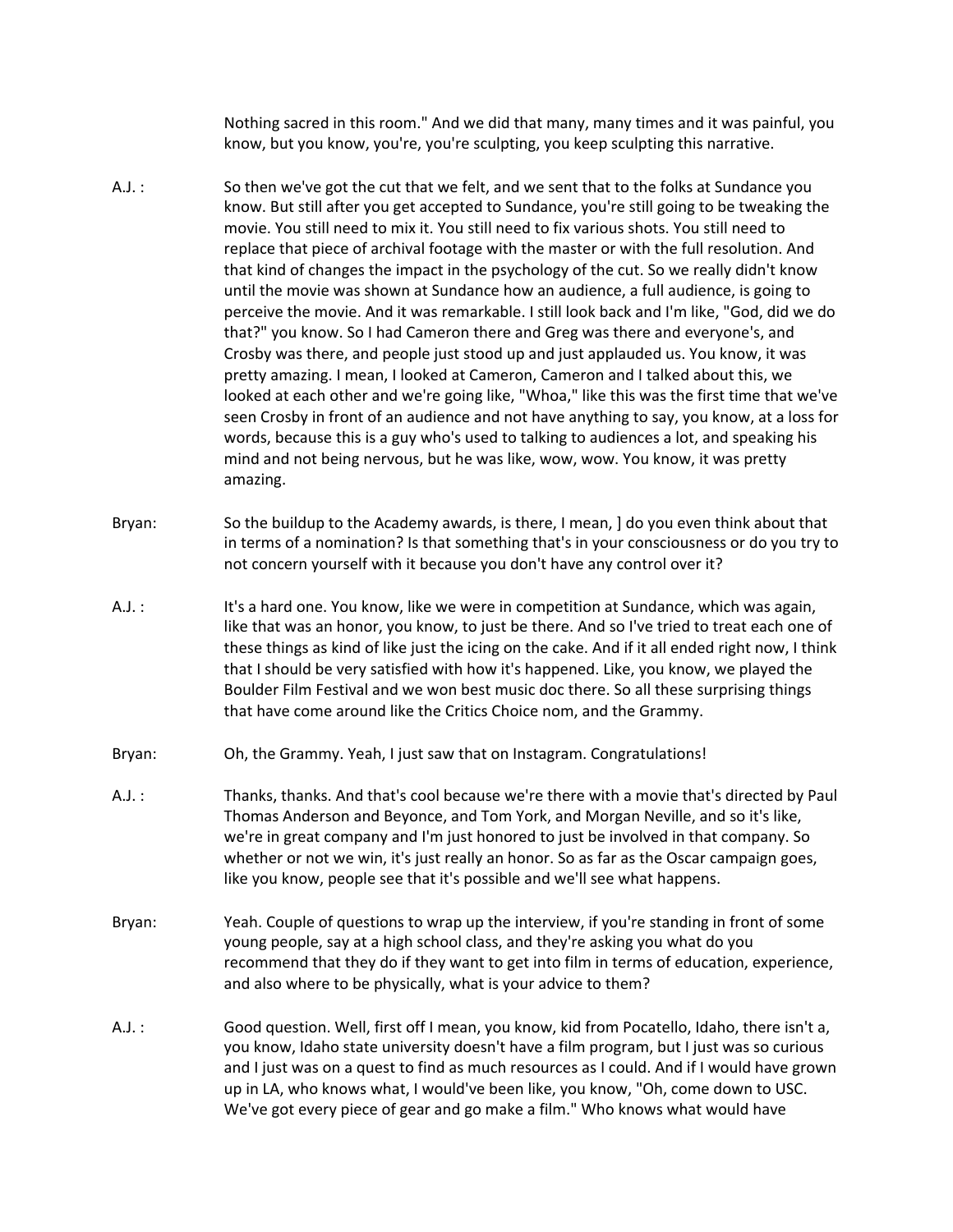happened. But I did graduate from college. I graduated from Boise state, but I didn't graduate through degree in film. I graduated with a degree in political science and I worked on a lot of Senate and campaigns, and I worked for mayoral campaigns and kind of got interested in stories of democracy and people. And just that was a side note.

- A.J. : But I guess one piece of advice is that I think you can learn the techniques of filmmaking perhaps outside of college. You know, as I kind of did, because I was just so interested in the process of editing, shooting, everything. But I also say, you know, go and study something where you can make movies about. Because if you just learn how to make movies and you can learn about the history of cinema, which I had through my job, you know, "I need the shot of Lawrence of Arabia. What shot of Lawrence of Arabia are you going to use?" You know, that meant that I had to watch the movie. And I also, I'm really interested in the technology, you know, film, IMAX. I was just talking to the director that directed Apollo 11,Todd Douglas Miller, he's brilliant. But they had to invent a new scanner to scan the 70 millimeter film that they used on that. So he and I were geeking out for an hour, and the publicists are going like, "how do you guys know each other and what? Wow." And I was like, just, we got it. And so, "so anyway, so you invented that scanner, dah, dah, dah, dah." So it was kind of fun.
- A.J. : You know, when I was in poly PSI school, I started thinking about like, I love these stories of people fighting for what they believe in, and I became a better writer through that. And so I think there's a little bit of that in the Crosby movie where it's like, at the end of the day, he's a person who was an activist and he saw his role as the town crier to call out, you know, politicians, hence the inception of Ohio. And you know, how a song can be a message that will unite people politically or call out an injustice politically. I think all the movies that I'm working on right now, be it another documentary or I've got two TV series and you know, a feature that I'm pitching, you know, I'm going to direct next year, knock on wood, they have to do with a political thing, imaginative scenario. And so, you know, I say to students is that, you know, find something that you want to make movies about. And so mine come from the place where I know. You know what Mark Twain said, you know, "write about what you know." And I made a movie about a guy who's a musician, and it so happens that my dad is a musician and I could see things in Crosby that I could see with my dad cause I understand the struggles of musicians. My brother's a musician, and I worked as a composer for a little bit, not a very good one, but I just loved that. And then of course with Crosby, you know, there was also the political thing as I mentioned, so I respond to that.
- A.J. : So one of the things that I'm working on right now, we've spent a couple of years doing historic research on a historical period of time. And the person that I'm working with on that is this historical research junkie, you know, Oxford graduate. So we just have been geeking out on, and there's things that resonate with that with me as a person. I'm just so interested in this like period of time and the stories about these characters and how they're relevant to today. And so this is not a film school graduate, this is a person who has a master's from Oxford in this period of time. And so, but that's what makes great films.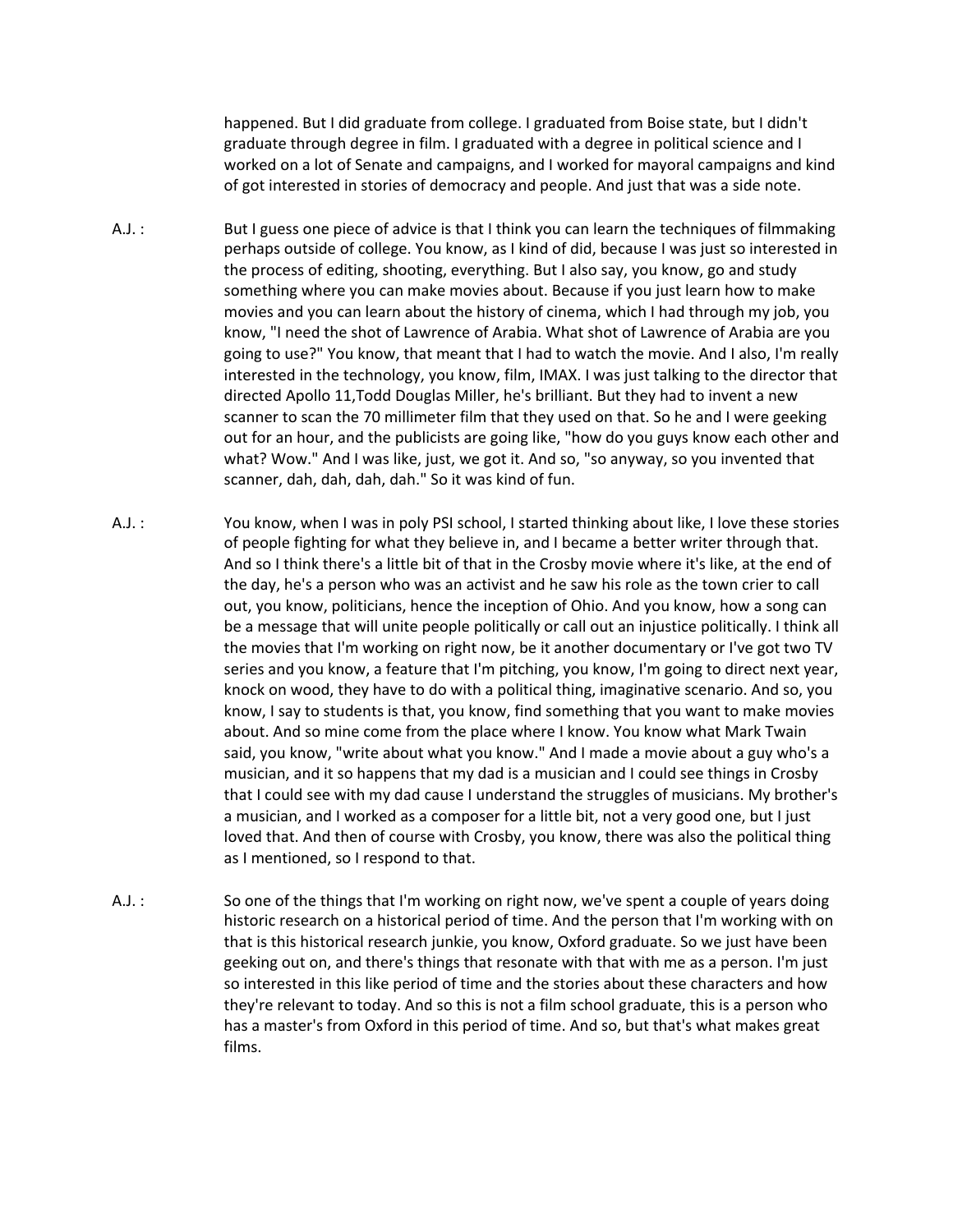- Bryan: Just having a passion for learning about things that are other than film. You use film as a craft to tell a story, but you need to perhaps look outside of film to really fully develop as an individual. To go someplace and be successful.
- A.J. : Yeah, I agree with that.
- Bryan: Okay. And then what about living in LA versus Pocatello and you know, that choice?
- A.J. : Well, first off, I mean like, yeah, I think living in LA is, LA or New York is probably definitely a good move for anyone who's going to be in the industry. I mean, we couldn't have made this movie anywhere else,you know, the Crosby movie for instance. But it depends on what you want to do, you know what I mean? Atlanta is going crazy with production right now because of their tax incentives. And when you're in a regional place, like say Seattle or, you know, say, Chicago, or maybe Chicago is too big, but you know, a regional place. You can actually as a young, eager young filmmaker, you can get access to things that would be prevented in LA. Cause there's too many, LA is huge, you know what I mean? So it's like you can go and work on a film set in Seattle or Portland and get access to things that would take you a lot longer to get access to it in LA. So I don't know, I think there's value in taking full advantage of the possibilities that are presented in regional areas like I did, and finding the people that were the Michael Hoffman's of that time, because here it's like everyone's inundating, knocking down the door like, "Hey, can I talk to you?" And there it's like, oh yeah, it's a local person to a local person. But eventually you do need to be here.
- Bryan: Yeah. So it sounds like you can cut your teeth. For instance, Magic Valley, that was in Idaho. Was that shot in Idaho?
- A.J. : Yeah.
- Bryan: Yeah. You can't shoot that movie in Los Angeles. You can't shoot it in Portland or Seattle or Atlanta, Atlanta. But yeah, just the setting. So it looks like there's, in terms of independent films, opportunities to learn the craft outside of the bigger cities.
- A.J. : Sure. That's for sure. Here's another crazy little thing. I was appointed by the governor in Idaho to serve on this film incentive task force. And the idea was that, that we were going to create some incentives, some tax incentives to bring production, bring films to Idaho. And I was all about it and some of the local people said, "you know, that's not fair because there's just going to be, these big film productions that are going to come into town and absorb, take all the tax credits and leave." And I was like, no, no, no, no, no, no. They're going to be great for the local people that are trying, because you're going to then get a chance to work. Like, oh hey, Robert Richardson is going to come shoot you know, the legendary DDP is going to come shoot a movie here and he's going to need an assistant or a second assistant and you're going to get a chance to go work for Robert Richardson as a local. That's pretty cool. And when I was working for that magician, great metaphor that I use so many times when I talk to people, it's like there's a brotherhood of magicians where by you don't share your tricks and how you're going to achieve them. It's magic. And so we had a number of big levitations and various other